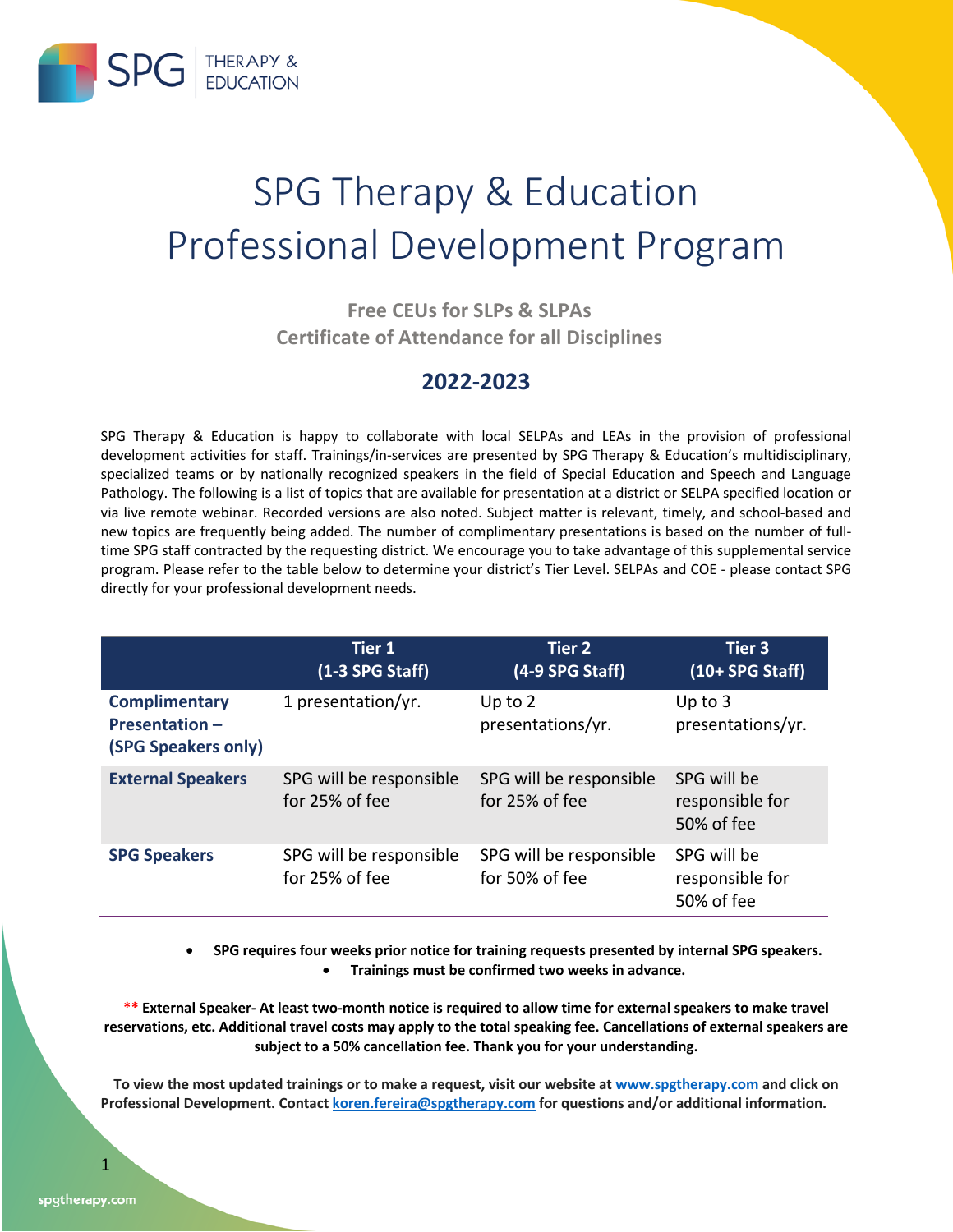

### Table of Content

| "It's My AAC System and I Can STEM If I Want To": Supporting AAC Users within a STEM Curriculum - NEW! 7                       |
|--------------------------------------------------------------------------------------------------------------------------------|
|                                                                                                                                |
|                                                                                                                                |
|                                                                                                                                |
|                                                                                                                                |
|                                                                                                                                |
| Autism Spectrum Disorders in The Schools: Evidence-Based Practices and Current Research Error! Bookmark not defined.           |
| Requesting with Picture Icons: An Evidence-Based Practice Approach to Teaching Requesting Skills with the Use of Picture Icons |
|                                                                                                                                |
|                                                                                                                                |
|                                                                                                                                |
|                                                                                                                                |
|                                                                                                                                |
|                                                                                                                                |
|                                                                                                                                |
|                                                                                                                                |
|                                                                                                                                |
|                                                                                                                                |
|                                                                                                                                |
|                                                                                                                                |
|                                                                                                                                |
|                                                                                                                                |
|                                                                                                                                |
|                                                                                                                                |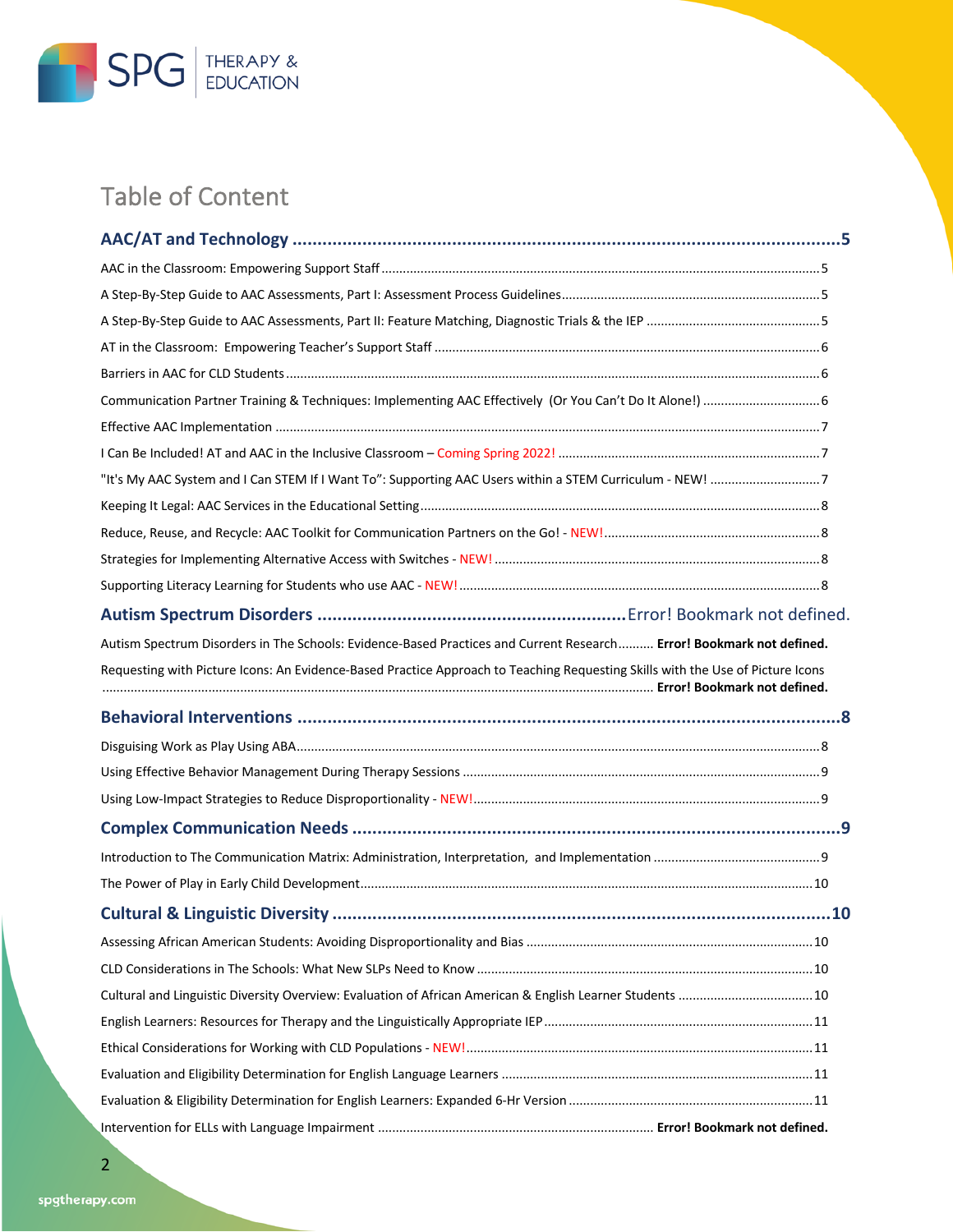## SPG THERAPY &

| Fun, Evidenced-Based Approaches for Articulation & Reading for Infants and Children with Hearing Loss 12                                              |                              |
|-------------------------------------------------------------------------------------------------------------------------------------------------------|------------------------------|
| Effective Assessment and Intervention Strategies for Cochlear Implanted or Aided Deaf/HOH StudentsError! Bookmark not defined.                        |                              |
|                                                                                                                                                       |                              |
|                                                                                                                                                       |                              |
|                                                                                                                                                       |                              |
|                                                                                                                                                       |                              |
| Report Writing and the Art of Scoring: A Comprehensive Review of CA. Ed. Code, Eligibility Criteria and Legally Defensible Reporting                  |                              |
|                                                                                                                                                       |                              |
|                                                                                                                                                       |                              |
|                                                                                                                                                       |                              |
|                                                                                                                                                       |                              |
|                                                                                                                                                       |                              |
|                                                                                                                                                       |                              |
|                                                                                                                                                       |                              |
|                                                                                                                                                       |                              |
|                                                                                                                                                       |                              |
|                                                                                                                                                       |                              |
| Narratives and Expository Text: Supporting Discourse for Primary/Secondary Students (K-8, 9-12, K-12) * 15                                            |                              |
|                                                                                                                                                       |                              |
|                                                                                                                                                       |                              |
| Pre-school RTL                                                                                                                                        | Error! Bookmark not defined. |
|                                                                                                                                                       |                              |
|                                                                                                                                                       |                              |
|                                                                                                                                                       |                              |
| Bit by Bit: Developing Flexibility for Social Success in Students with Social Learning Challenges - NEW!Error! Bookmark not defined.                  |                              |
| But You Were My BFF Yesterday! Understanding & Surviving the Bumps of Friendship - NEW!  Error! Bookmark not defined.                                 |                              |
|                                                                                                                                                       |                              |
|                                                                                                                                                       |                              |
| It's Broader Than You Think- New Curriculum Standards and Social Thought: From Writing Goals to Engaging Intervention Error!<br>Bookmark not defined. |                              |
|                                                                                                                                                       |                              |
|                                                                                                                                                       |                              |
|                                                                                                                                                       |                              |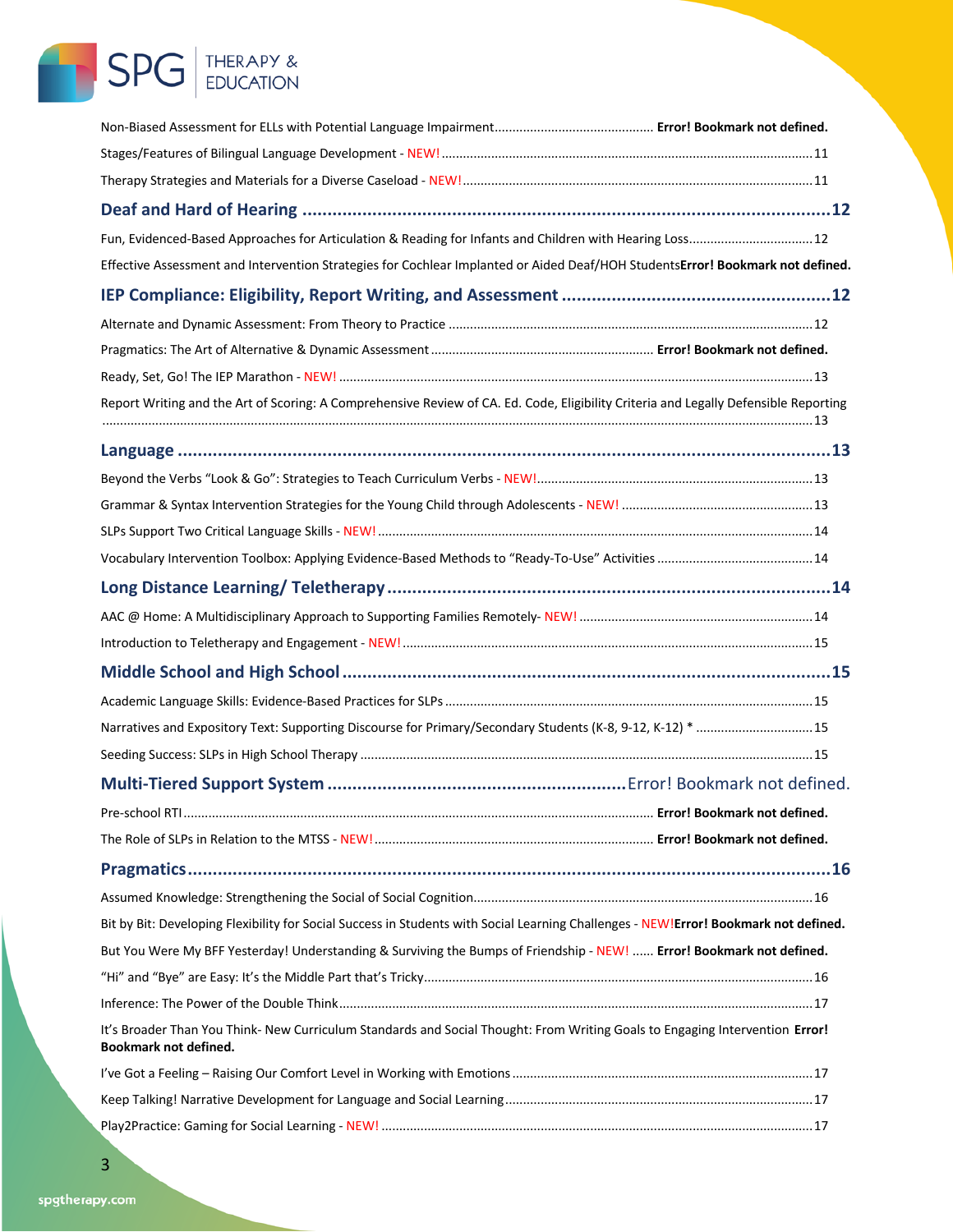# SPG THERAPY &

| Special Day Class, General Education Class & Full Inclusion: Collaborative Partnerships19 |  |  |  |  |
|-------------------------------------------------------------------------------------------|--|--|--|--|
|                                                                                           |  |  |  |  |
|                                                                                           |  |  |  |  |
|                                                                                           |  |  |  |  |
|                                                                                           |  |  |  |  |
|                                                                                           |  |  |  |  |
|                                                                                           |  |  |  |  |
|                                                                                           |  |  |  |  |
|                                                                                           |  |  |  |  |
|                                                                                           |  |  |  |  |
|                                                                                           |  |  |  |  |
|                                                                                           |  |  |  |  |
|                                                                                           |  |  |  |  |
|                                                                                           |  |  |  |  |
|                                                                                           |  |  |  |  |
|                                                                                           |  |  |  |  |
|                                                                                           |  |  |  |  |
|                                                                                           |  |  |  |  |
|                                                                                           |  |  |  |  |
|                                                                                           |  |  |  |  |
|                                                                                           |  |  |  |  |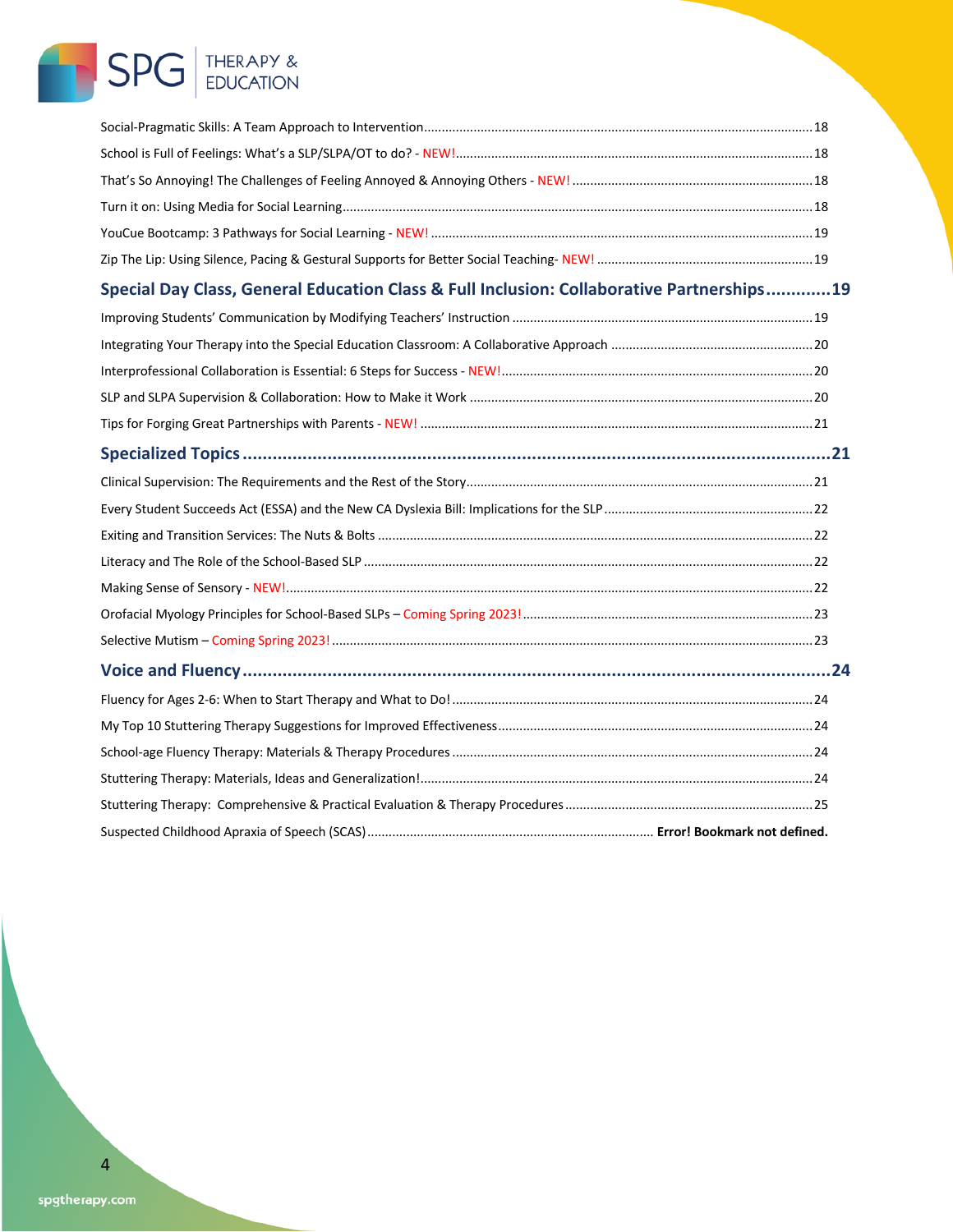

### AAC/AT and Technology

### AAC in the Classroom: Empowering Support Staff

#### *Presented by Mollie Mindel, M.S., CCC-SLP, SPG AAC Specialists (90 mins- 3 hrs.)*

### **Audience** – SLPs, SLPAs, Support Staff, Teachers

One of the most critical keys to AAC success for any student is the buy-in and comfort level of the entire classroom team. Without their support, SLPs struggle mightily to make communication a reality for their students using AAC. However, many support staff feel overwhelmed when faced with AAC. How can they support AAC in the busy classroom? This presentation is intended for support staff that wish to provide effective interventions for students using AAC but have limited experience. Participants will be introduced to AAC in a way that will build confidence with relevant, carefully selected techniques to support and develop communication with AAC. Examples of fun, functional topics and activities will be shared. Demonstrations and hands on experience will be included. All abilities will be represented, from beginner to advanced, low tech to high tech.

### A Step-By-Step Guide to AAC Assessments, Part I: Assessment Process Guidelines

*Presented by AAC Specialists: Elizabeth Uduehi, M.A., CCC-SLP and Mollie Mindel, M.S., CCC-SLP (3 hrs.)* 

### **Audience** – SLPs

This presentation will provide the framework for evidenced-based AAC assessments. Each step in the process will be examined in detail. Current tools for conducting the AAC assessment will be demonstrated. Participants will have access to the most up to date AAC information and research, *AAC Consideration Checklists*, guideline handouts, and templates.

### A Step-By-Step Guide to AAC Assessments, Part II: Feature Matching, Diagnostic Trials & the IEP

*Presented by AAC Specialists: Elizabeth Uduehi, M.A., CCC-SLP and Mollie Mindel, M.S., CCC-SLP (3 hrs.)* 

### **Audience** – SLPs

In order to complete legally defensible AAC Assessments, we must have a working knowledge of the evidence based AAC Tools and Systems, from low to high tech. However, AAC technology and modalities are ever changing. This presentation will introduce readily available and effective AAC devices, symbol systems, and apps. A systematic approach for making sound AAC decisions within a framework of feature matching will be provided, pairing the capabilities and needs of AAC user with appropriate language system, hardware, mode of access, and feedback methods. We will discuss how to appropriately conduct AAC trials so that effective AAC recommendations can be made. Funding sources for obtaining AAC will also be discussed. SPG's *AAC Report Writing Guideline* will be shared, which can shape the educationally based AAC Assessment from start to finish. Legally defensible report writing for educational and third-party funding will also be reviewed.

### Assistive Technology: From Assessment Through Implementation - NEW!

*Presented by SPG's AT Specialists (90 mins- 2 hrs.)* 

### **Audience** – SLPs, Teachers

As more technology becomes available to schools it is essential that classroom teams are aware of how these tools can support daily classroom academics and activities. At each annual IEP, the team is asked if the student requires assistive technology as part of their access to FAPE. How do we know? How can a team determine which AT tools to try? Due to the fact that a student's academic environment, their learning demands and the available AT tools are continuously changing, AT is a dynamic process of trials, exploration and experimentation. Having a basic understanding of what tools are available can guide the team to selecting appropriate tools to try which can lead to effective implementation and ultimately increased student success! All levels of student abilities will be represented, from low to high support needs, low tech to high tech.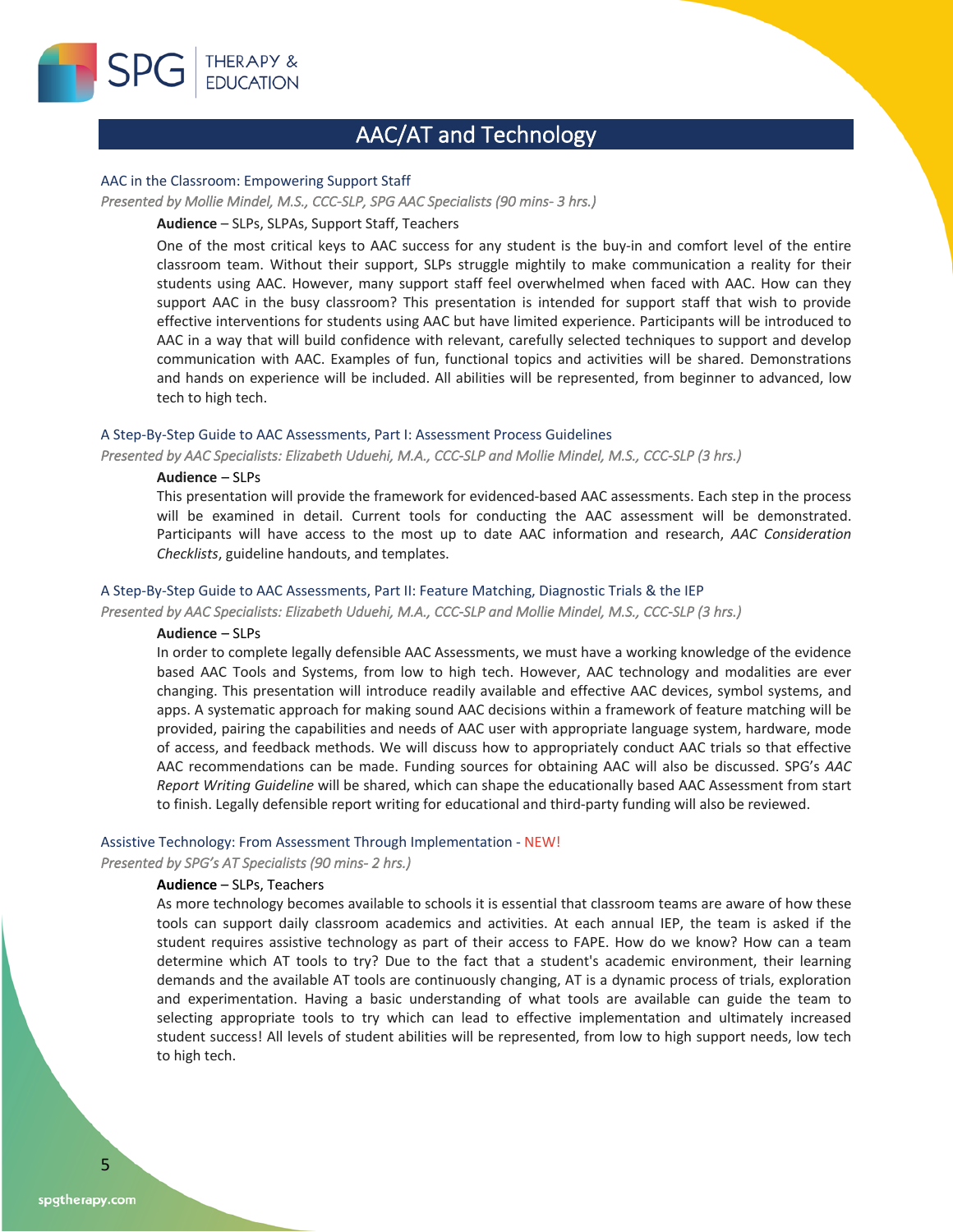

### AT in the Classroom: Empowering Teacher's Support Staff

*Presented by SPG's AT Specialists (90 mins- 2 hrs.)* 

### **Audience** – SLPs, SLPAs, Support Staff, Teachers

As more technology becomes available to schools it is essential that classroom teams are aware of how these tools can support daily classroom academics and activities. An often-overlooked asset for embedding these tools in a student's daily activities are the support staff in the room. This presentation is intended for support staff that wish to provide effective and meaningful tools and supports for the students they work with. Participants will be introduced to a variety of practical low- and high-tech assistive technology supports that can quickly be implemented in the classroom. All levels of comfort with technology are encouraged to join, there is something for everyone to take away! Two-hour version includes demonstrations, hands-on activities and real classroom examples will be included for a fun and engaging professional development. All levels of student abilities will be represented, from low to high support needs, low tech to high tech.

### Barriers in AAC for CLD Students

*Presented by Mollie Mindel, M.S., CCC-SLP, AAC Specialist (2- 3 hrs.)* 

### **Audience** – SLPs, AT Specialists

There are special considerations when assessing and selecting AAC systems for students from culturally & linguistically diverse (CLD) populations. Discussion focuses on the professional development of a culturally responsive practice, the impact of cultural and/or linguistic differences on the evaluation/implementation process, and strategies for collaboration with communication partners at home. Currently available tools and resources for CLD populations using AAC will be highlighted.

### Bilingual AAC Assessment: From Theory to Practice - NEW!

*Presented by Mollie Mindel, M.S., CCC-SLP, AAC Specialist (2 or 3 hrs.)* 

### **Audience** – SLPs

Additional training on how to conduct AAC assessments has been identified repeatedly as an area of interest from participating therapists of other presentations/trainings. With an increased interest in DEI and cultural responsiveness, in addition to the statistical facts of our student body, there is a need for an AAC assessment PD that focuses on bilingual students exclusively.

### Communication Partner Training & Techniques: Implementing AAC Effectively

### (Or You Can't Do It Alone!)

*Presented by Mollie Mindel, M.S., CCC-SLP, AAC Specialist (90 mins- 2 hrs.)* 

### **Audience** – SLPs, SLPAs, Support Staff, Teachers

When AAC is effectively matched to an eager-to-communicate student, the resulting authentic language is a joy to behold. But the sad fact is that 80% of AAC devices and methods are abandoned within the first year. How can we prevent this from happening? We just can't do it alone. We've all witnessed communication partners interacting with our AAC students in less-than-ideal ways: i.e. too much help, too little help, etc. AAC is often a new communication system for communication partners. We need to provide communication partners with relevant, carefully selected techniques to support and develop AAC communication. This presentation will provide a systematic approach to teaching these critical skills to communication partners, such as:

**Why** AAC is often abandoned and how prevent this from happening to your students

**What** communication partner skills are critical for supporting AAC development

**Who** the crucial communication partners are to include into training

**When** to teach AAC communication skills, in the sequential order

**How** to effectively engage reluctant AAC users

Participants will receive training handouts ready to share with communication partners, families, and IEP Teams. You will also learn some crucial aspects of AAC implementation that are often overlooked. Let's work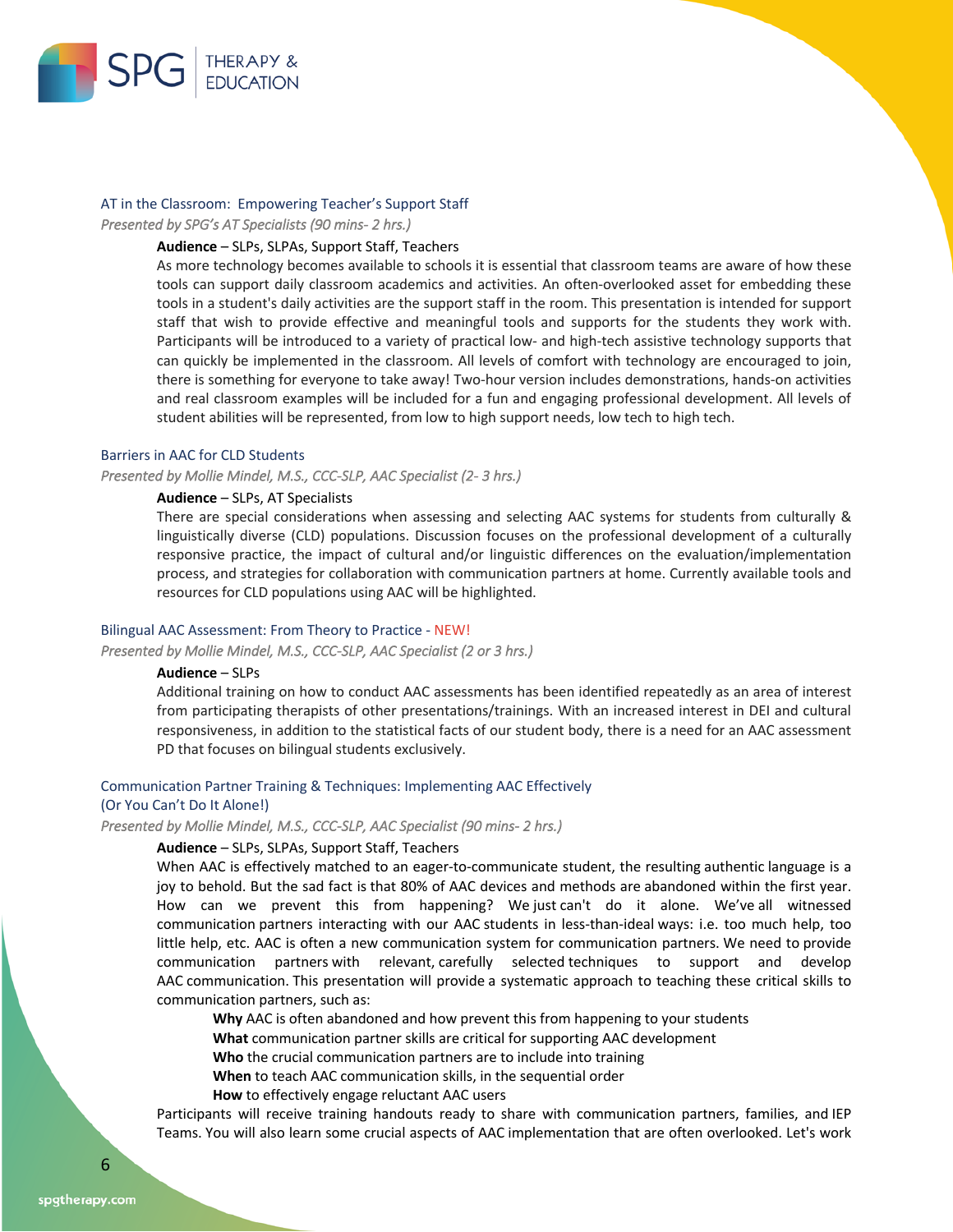

### toward AAC that is embraced by all!

### Culturally Responsive Intervention Practices in AAC

*Presented by Mollie Mindel, M.S., CCC-SLP, AAC Specialist (3 hrs.)* 

### **Audience** – SLPs, SLPAs

Working with an ever-increasing diverse student population requires flexibility and creativity to ensure the interventions we are delivering to our students are culturally responsive. This is particularly important for supporting our culturally linguistically diverse students who use AAC. It can be a challenge for the clinician to develop cultural competence, and implement culturally and linguistically appropriate AAC systems, materials, and activities for each individual student. This presentation will address the challenges involved in supporting CLD students who use AAC, and provide the tools and strategies needed to be successful!

### CVI-Friendly Supports and Considerations for AAC

*Presented by Mollie Mindel, M.S., CCC-SLP, AAC Specialist (2- 3 hrs.)* 

### **Audience** – SLPs, SLPAs

Cortical visual impairment (CVI) is a term used to describe visual impairment that is neurologically based. Though CVI is the dominant visual impairment that impacts many of our students with complex communication needs (CCN), it is not always recognized or understood by speech-language pathologists (SLPs). Special considerations need to be made to appropriately support students with CVI who use augmented & alternative communication (AAC). This presentation will provide SLPs with an accessible overview of CVI characteristics, how to accommodate a student's CVI in order to provide a valid AAC assessment and appropriate AAC systems, and the adaptations needed to implement efficacious AAC interventions.

### Effective AAC Implementation

*Presented by Elizabeth Uduehi, M.A., CCC-SLP, AAC Specialist (3 hrs.)* 

### **Audience** – SLPs, SLPAs, Support Staff, Teachers

*"My student has access to AAC. How can I create effective learning situations that support AAC use?"* is a frequent concern of SLPs. This presentation can help! Participants will come away with a framework for designing successful therapy and classroom groups that fosters effective AAC implementation with a wide range of AAC abilities. Examples of fun, functional topics and activities will be presented that actively engage students to use AAC for authentic communication. Both push-in and pull-out models will be discussed. Ideas for AAC social language groups will also be shared. Participants will receive access to current resources, templates, and "theme-based" activities that promote generative communication and develop long-term interest.

### Introduction to AAC Assessments - NEW!

### *Presented by Mollie Mindel, M.S., CCC-SLP, AAC Specialist (2 hrs.)*

### **Audience** – SLPs, AT/AAC Specialists, Special Education Teachers

This presentation will provide the framework for evidence-based AAC assessments. Each step in the process will be examined in detail. Current tools for conducting the AAC assessment will be discussed. Participants will have access to the most up-to-date AAC information and research, handouts, and templates. SPG's *AAC Report Writing Guideline* will be shared, which can shape the educationally based AAC Assessment from start to finish. Participants will have opportunities to ask case-specific and general questions on AAC assessments.

### "It's My AAC System and I Can STEM If I Want To": Supporting AAC Users within a STEM Curriculum - NEW!

*Presented by Elizabeth Uduehi, M.A., CCC-SLP, AAC Specialist (2 hrs.)* 

### **Audience** – SLPs, SLPAs

Since the early 90s, STEM has been an acronym to highlight Science, Technology, Engineering, and Mathematics as disciplines in an integrative fashion. As more classrooms have adopted STEM as a curriculum, we as service providers must also find creative and collaborative ways to support our AAC users within this modern learning paradigm. This presentation will offer practical, engaging activities and resources that can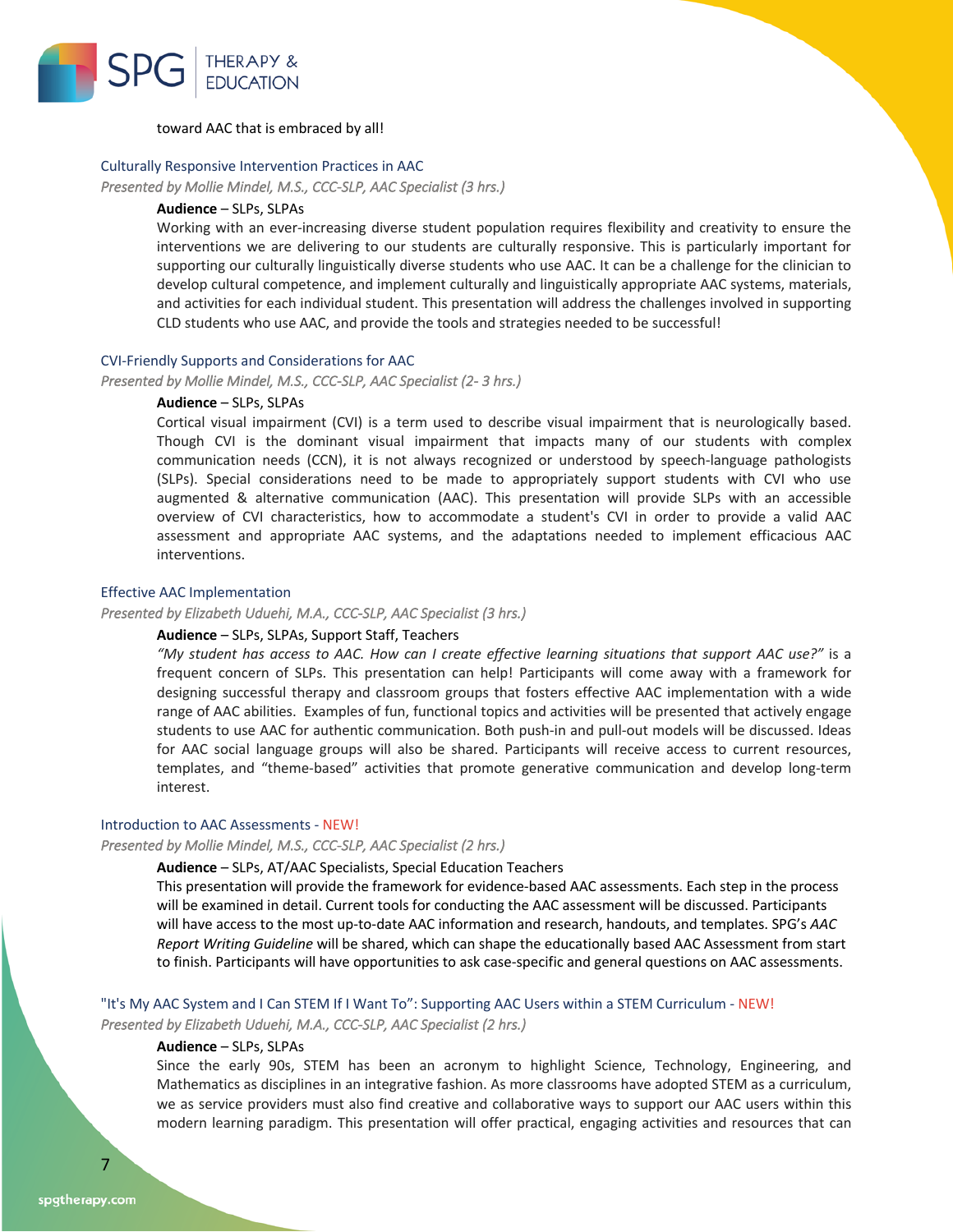

support students who use AAC as they engage in STEM education throughout the day.

### Keeping It Legal: AAC Services in the Educational Setting

*Presented by Mollie Mindel, M.S., CCC-SLP, AAC Specialist (2- 3 hrs.)* 

### **Audience** – SLPs

SLPs often face entrenched ideas, misinformation, and unanswered questions when attempting to serve students that require AAC. Competing demands from outside sources and the district can feel like a no-win pressure. We will discover answers to many thorny AAC questions, i.e.:

- Who can provide an AAC Assessment? Who pays for the AAC device or app?
- Is there a difference between AAC and Assistive Technology? What is an AAC Specialist?
- What must be included in a legally defensible AAC assessment report?
- When must AAC be provided in all settings, including the home?

This presentation will allow SLPs to feel confident that they are providing legally defensible AAC services. We will draw guidance from ASHA, the legal requirements of the IDEA, and current State Rules & Regulations to keep our AAC services legal and ease the pressure!

### Reduce, Reuse, and Recycle: AAC Toolkit for Communication Partners on the Go!

*Presented by Elizabeth Uduehi, M.A., CCC-SLP, AAC Specialist (90 mins)* 

### **Audience** – SLPs, SLPAs, Support Staff, Teachers

IEP meetings, growing caseloads or classroom sizes, and goal progress monitoring. Does that sound like a typical school day? Those that support Augmentative and Alternative Communication (AAC) users and their systems, often struggle to find time to incorporate AAC throughout the day. This presentation will offer practical, fun, and age-appropriate ways to support K-12 students as they use AAC throughout their day to meet their educational needs, while growing in their independence and self-advocacy skills.

### Strategies for Implementing Alternative Access with Switches - NEW!

*Presented by Patty McTigue MSE, ATP (2 hrs.- recorded training)* 

### **Audience** – SLPs, AAC/ AT Specialists

AAC & AT Specialists often lack knowledge, experience, and comfort when confronted with student's need for Alternative Switch Access to AAC/Computer devices. This presentation will introduce you to the types of switches that are available for computer & AAC alternative access. It will also provide you with guidance on understanding switch sites, creating a plan on implementing switch access, and identifying activities to develop switch skills.

### **Supporting Literacy Learning for Students who use AAC - NEW!**

*Presented by Mollie Mindel, M.S., CCC-SLP, AAC Specialist (90 mins- 3 hrs.)* 

### **Audience** – SLPs, SLPAs, Support Staff, Teachers

Numerous barriers are in place for students with complex communication needs in learning to read and write. While literacy is not the SLP's primary responsibility, we play a critical and direct role in the development of literacy for children and adolescents with communication disorders, including those with severe or multiple disabilities. As language experts we can help guide the IEP team in presuming potential to learn. From emergent literacy to conventional literacy, this presentation will guide the clinician along numerous evidence-based interventions that will support communication and literacy hand in hand.

### Behavioral Interventions

### Disguising Work as Play Using ABA

*Presented by SPG BCBA Clinical Supervisors (3 hrs.)* 

### **Audience** – SLPs, SLPAs, Support Staff

This presentation focuses on how SLPs can use common Applied Behavior Analysis (ABA) principles and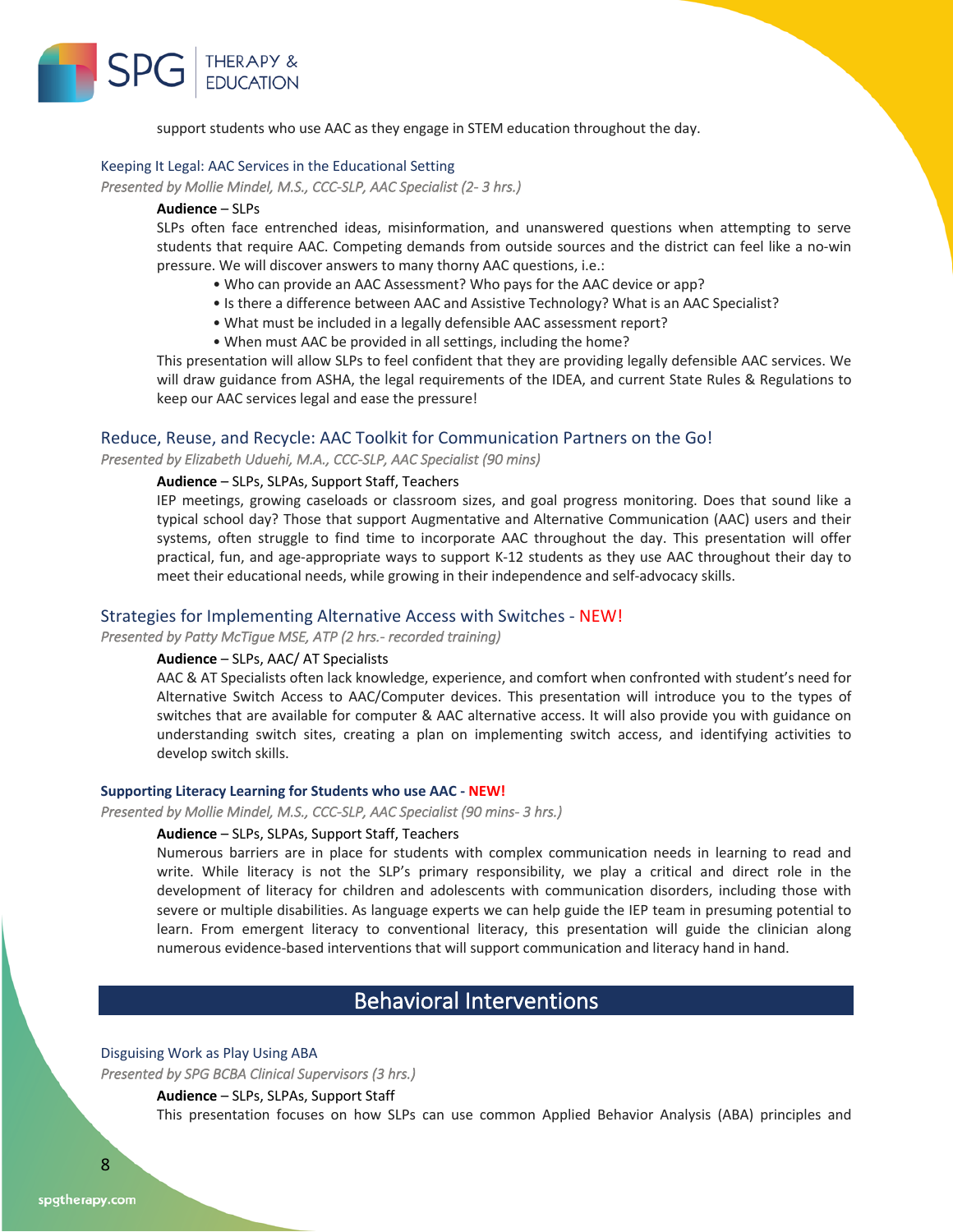

procedures to keep therapy sessions fun, motivating and effective. Attendees will learn to embed communication trials into naturalistic play activities using a function-based approach. Strategies including antecedent adjustments, reinforcement contingencies, and responding to challenging behavior to promote language acquisition will be woven into the presentation and small group, hands-on activities will give participants an opportunity to practice implementing these strategies. Helpful handouts designed specifically for school based SLPs will also be provided.

### Interdisciplinary Collaboration- NEW!

*Presented by SPG BCBA Clinical Supervisors (90 mins.)* 

### **Audience** – SLPs, SLPAs, Teachers

This training reviews the core competencies required to effectively collaborate on multidisciplinary teams. The roles, responsibilities, and philosophical underpinnings for the common multidisciplinary team members are reviewed, as well as the common barriers to effective collaboration. Practice opportunities are built in so participants can put collaboration skills into action.

### Using Effective Behavior Management During Therapy Sessions

*Presented by SPG BCBA Clinical Supervisors (3 hrs.)* 

### **Audience** – SLPs, SLPAs, Support Staff

This presentation outlines ways to prevent and manage problem behaviors so that therapy sessions will be optimally productive and fun. Participants will learn about the basic functions of behavior, ways to prevent problems before they arrive, and how to maximize learning time in sessions. Low effort, high impact strategies will be covered, modeled, and practiced with participants in this hands-on training.

#### Using Low-Impact Strategies to Reduce Disproportionality - NEW!

### *Presented by SPG BCBA Clinical Supervisors (3 hrs.)*

### **Audience** – SLPs, SLPAs, Teachers, Support Staff

Disproportionality is defined as the over or underrepresentation of a certain group in special education. Disproportionality can have long-lasting negative impacts on students including exclusion from beneficial learning environments, psychological harm, increased likelihood of dropping out of school and being incarcerated later in life. Educators need evidence-based, equitable, and effective strategies to support students and avoid disproportionality in the least restrictive environment.

### Complex Communication Needs

### Introduction to The Communication Matrix: Administration, Interpretation, and Implementation

*Presented by Mollie Mindel, M.S., CCC-SLP, AAC Specialist & Elizabeth Uduehi, M.A., CCC-SLP, AAC Specialist (2 or 3 hrs.)* 

### **Audience** – SLPs

Children who present with complex communication needs along with vision, hearing and sensory motor issues are always a challenge to evaluate. Typically, it is easier to see what these children *cannot* do rather than what they *can* do. The Communication Matrix is designed to pinpoint exactly how an individual is communicating already and provide educational teams and families with a framework for determining logical communication goals in the IEP. This tool offers a clear way to organize our observations of their early communication abilities and target areas for growth. The results are represented in a concise visual format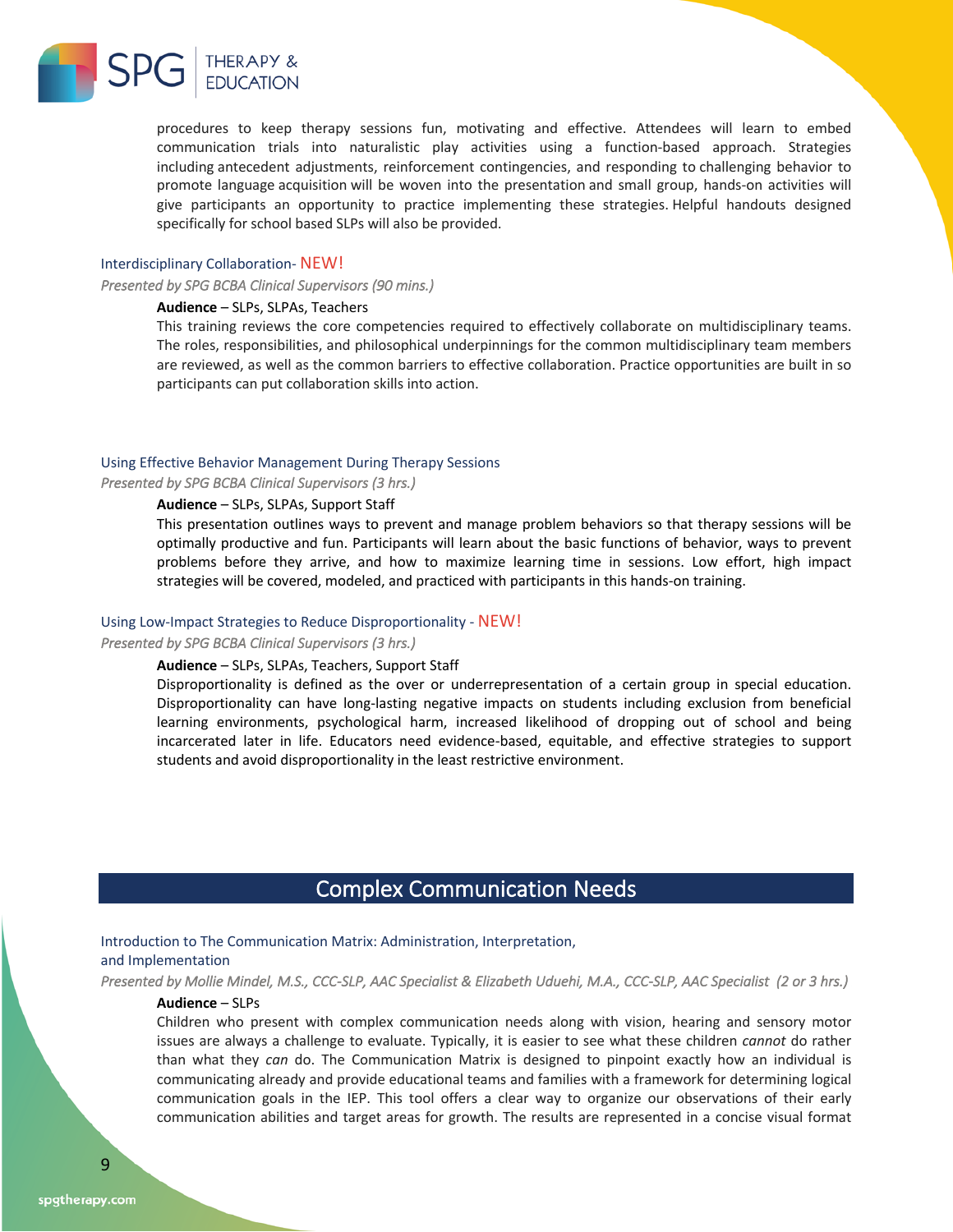

which offers team members a focal point at the IEP. Attendees will review all components of The Communication Matrix, review videos, practice their observation skills and learn how to use the information from The Matrix to plan and implement progress. Emphasis will be on the pre-symbolic, complex learner and the cohesive implementation of strategies to promote the learner's advancement toward being a symbolic communicator. Consideration of receptive communication, behavior, symbol type, array. Literacy instruction and sample IEP objectives will be shared.

### The Power of Play in Early Child Development

*\*\* Presented by Cari Ebert, M.S., CCC-SLP (3 hrs.)* 

### **Audience** – SLPs, SLPAs, Support Staff, Teachers, OTs, PTs

This seminar is based on the understanding that young children learn best through play that is relevant and meaningful to their lives...not through direct instruction, drill work or flash cards! Through play, children discover, interact, absorb, experience, create, explore and learn. Cari provides clinically relevant activities and strategies to create functional learning opportunities that promote cognitive, physical, social-emotional and language development in the natural environment. Working with the birth to five population requires professionals to partner with parents and other caregivers by embedding strategies into routines that naturally occur throughout the child's day. Using a coaching model instead of a direct therapy model of service delivery is critical to successful outcomes for young children.

### Cultural & Linguistic Diversity

### Assessing African American Students: Avoiding Disproportionality and Bias

*Presented by Maret Wilson, M.A., CCC-SLP, Bilingual Specialist and Mollie Mindel, M.S., CCC-SLP, AAC Specialist (3 hrs.)* 

### **Audience** – SLPs

Attendees will become familiar with issues of disproportionality in identification of African American students in Special Education and will learn best practices in assessment of African American students, including alternative assessment methods. Participants will be familiar with the Larry P. Law and will and will learn guidelines for identifying the appropriateness of diagnostic instruments and least-biased report writing.

### CLD Considerations in The Schools: What New SLPs Need to Know

*Presented by Maret Wilson, M.A., CCC-SLP, Bilingual Specialist (90 mins)* 

#### **Audience** – SLPs

Especially given the diversity that characterizes California, SLPs need to appropriately account for the diverse cultural and linguistic backgrounds of the students they serve. To help new SLPs navigate the treacherous legal and ethical intricacies of school-based practice, this training provides an overview of the dangers of disproportionality and bias, important cultural and linguistic considerations, and key legal responsibilities for serving CLD students in the public schools.

### Cultural and Linguistic Diversity Overview: Evaluation of African American & English Learner Students

*Presented by: Maret Wilson, M.A., CCC-SLP, Bilingual Specialist and Mollie Mindel, M.S., CCC-SLP, AAC Specialist (3 hrs.)* 

### **Audience** – SLPs

Attendees will become familiar with test bias considerations, including a review of the Larry P. litigation and guidelines. Participants will learn how to identify appropriate norm-referenced tests, and how to use a variety of alternative evaluation methods. At the conclusion of this presentation, participants will be able to: Analyze assessment tools for EL and AA students, understand the Larry P. guidelines, name and describe at least 3 alternative evaluation methods as well as understand requirements for legally defensible report-writing for CLD students.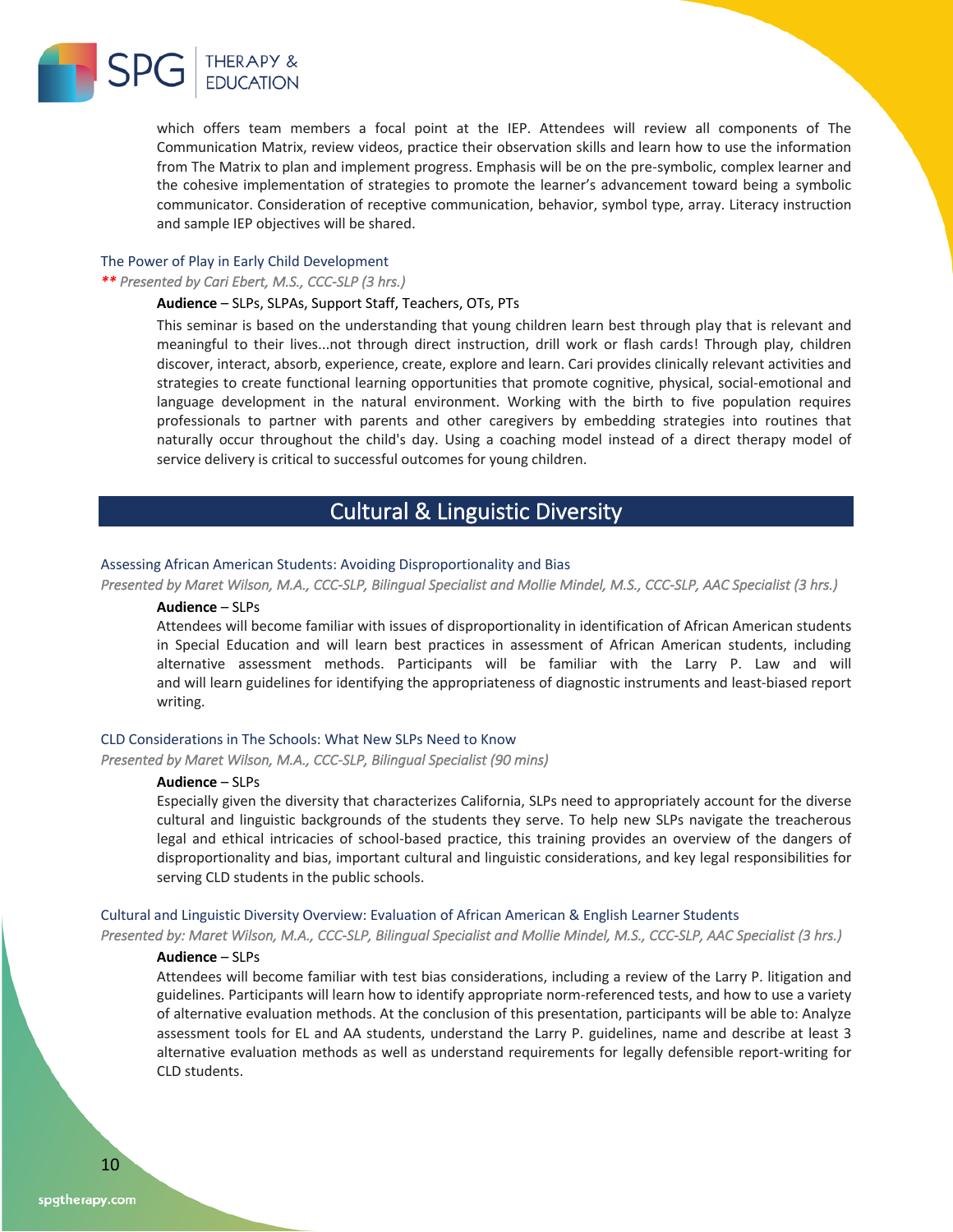

### English Learners: Resources for Therapy and the Linguistically Appropriate IEP

*Presented by Maret Wilson, M.A., CCC-SLP, Bilingual Specialist (3 hrs.)* 

### **Audience** – SLPs, SLPAs

Participants will learn about legal and best-practice considerations for the language of intervention, components of a linguistically appropriate IEP, and a variety of therapy resources for serving English Learners.

### Ethical Considerations for Working with CLD Populations

*Presented by Kate Elahi, M.A., CCC-SLP (90 mins)* 

### **Audience** – SLPs, SLPAs, Teachers

Within public schools, our culturally and linguistically diverse (CLD) students are expected to perform at the same level as their monolingual peers on English-based standards and their home language is often not represented. As SLPs, we must consider the biases that exist in our current system and how they may impact the referrals we receive and our students' experiences. It is also critical for us to reflect on our own experience and role within the education system.

### Evaluation and Eligibility Determination for English Learners

*Presented by Maret Wilson, M.A., CCC-SLP, Bilingual Specialist (3 hrs.)* 

### **Audience** – SLPs

In this presentation, participants will become familiar with typical bilingual language development, and learn how the grammatical and phonetic structure of Language 1 may influence Language 2. Participants will also understand how the stages of bilingual language acquisition can affect testing outcomes which may lead to over -identification. CA Educational Code will be discussed, and therapists will learn when testing is needed in primary language. In addition, resources will be provided that will assist participants in determining language difference vs. disorder when an interpreter or standardized test is not available.

### Evaluation & Eligibility Determination for English Learners: Expanded 6-Hr Version

*Presented by Maret Wilson, M.A., CCC-SLP, Bilingual Specialist (6 hrs.)* 

### **Audience** – SLPs

This presentation will include and expand upon the topics presented in the 3-hour version of this series, participants will learn about additional alternative assessment means, working with interpreters, and will engage in group work to practice generating appropriate assessment batteries and to interpret results.

### Stages/Features of Bilingual Language Development

*Presented by Kate Elahi, M.A., CCC-SLP (90 mins)* 

### **Audience** – SLPs, SLPAs, Support Staff, Teachers, OTs, PTs

When serving bilingual students, it is imperative to consider the typical and atypical patterns of dual language development in order to accurately identify our students' strengths and needs. This training will walk you through the various stages of bilingual language development, explore how these stages vary from student to student, and identify early signs of a potential language disorder. Participants will also have the opportunity to implement this knowledge in various case studies.

#### Therapy Strategies and Materials for a Diverse Caseload

*Presented by Kate Elahi, M.A., CCC-SLP (90 mins)* 

#### **Audience** – SLPs, SLPAs

Working with students from culturally and linguistically diverse (CLD) backgrounds may present new challenges when creating treatment plans and designing activities. This course will equip participants to draft goals that will be meaningful and relevant to students and their families as well as provide resources and activities that may be implemented with a CLD caseload. Participants will review existing resources and collaborate to share knowledge.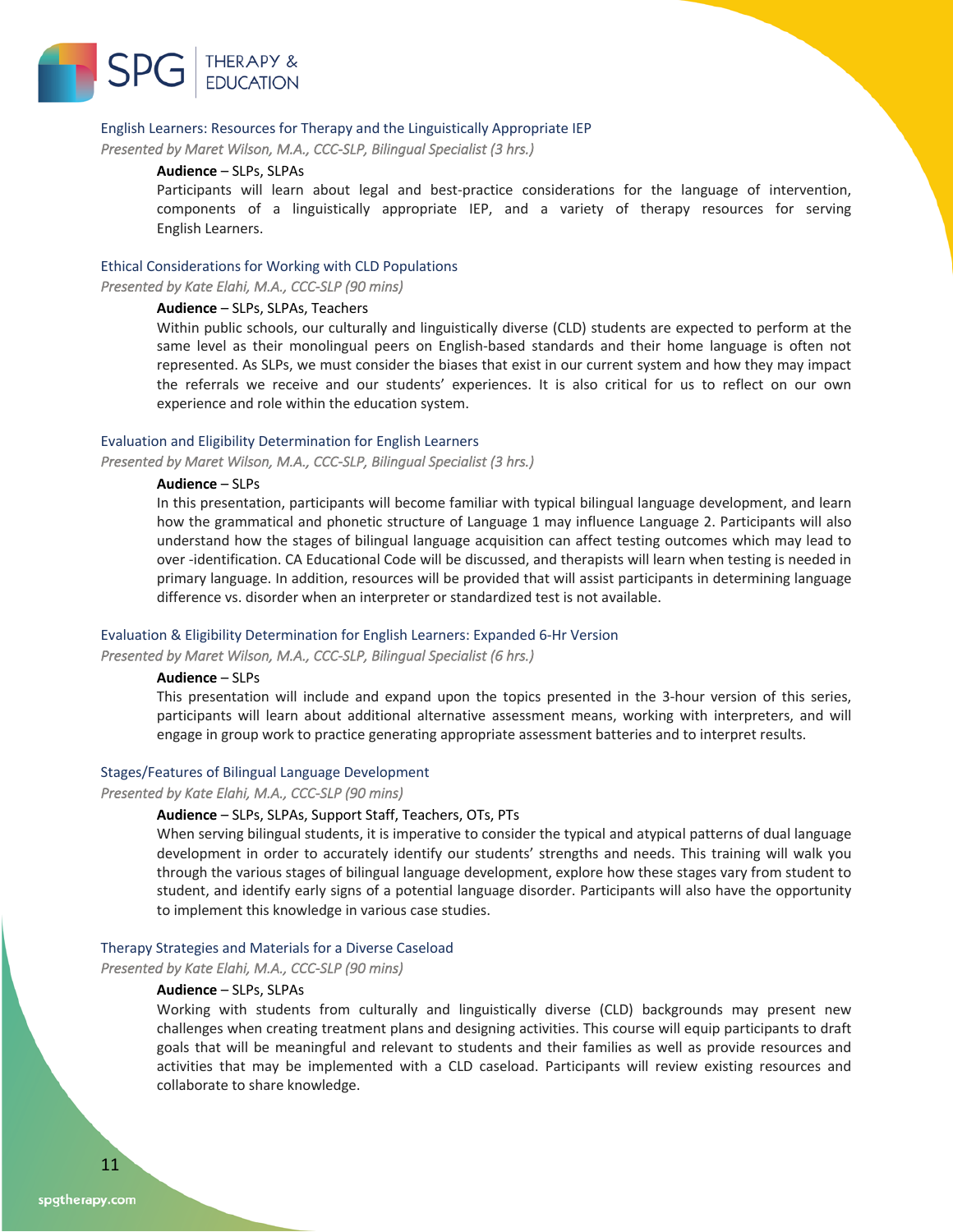

### Deaf and Hard of Hearing

### Bilingual ASL-English Language Intervention - NEW!

### *\*\* Presented by Kimberly Sanzo, M.S., CCC-SLP, BCS-SL, Founder, Language First (60- 90 mins.)*

### **Audience** – SLPs, SLPAs, Teachers of the deaf

This presentation will cover bilingual ASL-English strategies for language intervention with Deaf children. It will address how to define bilingualism in this population, as well as strategies to promote it. The concepts of Common Underlying Proficiency (CUP) and cross-linguistic transfer will be reviewed, with discussion of how they relate to our work with bilingual Deaf children. Intervention strategies for literacy, vocabulary, and syntax will be discussed, as well as overall language intervention techniques.

### Language Deprivation in Deaf and Hard of Hearing Children - NEW!

*\*\* Presented by Kimberly Sanzo, M.S., CCC-SLP, BCS-SL, Founder, Language First (90 mins- 2 hrs.)* 

### **Audience** – SLPs, SLPAs, Audiologists, Teachers of the deaf

Language deprivation is a serious condition that can occur in any child but occurs disproportionately more often in Deaf and hard of hearing (DHH) children. As such, this presentation focuses on how language deprivation occurs in this population and how professionals can recognize the signs and symptoms. The main argument of this presentation is that language deprivation is preventable; therefore, it is important to educate professionals on the cause and prophylaxis of language deprivation in order to lessen its impact on children's development. There is sufficient emerging evidence on language deprivation that allows us to understand how to mitigate its effects.

### Research-Based Intervention for Working with Deaf and Hard of Hearing Children - NEW!

*\*\* Presented by Kimberly Sanzo, M.S., CCC-SLP, BCS-SL, Founder, Language First (90 mins- 2 hrs.)* 

### **Audience** – SLPs, SLPAs

This presentation will cover evidence-based practice, critical thinking, and analytic inquiry for speechlanguage pathologists working with Deaf and hard of hearing (DHH) children. It will review concepts in neurolinguistics and holistic treatment, as well as how to apply these concepts to our practice with this population. Participants will leave with a better understanding of how to detect pseudoscience, how to selfreflect on their own practice, and how to serve DHH children in a way that maximizes success and reduces harm.

### Vocabulary and Literacy Intervention for Deaf and Hard of Hearing Students - NEW!

*\*\* Presented by Kimberly Sanzo, M.S., CCC-SLP, BCS-SL, Founder, Language First (90 mins- 2 hrs.)* 

### **Audience** – SLPs, SLPAs, Teachers of the deaf

This presentation will cover what vocabulary is and how to distinguish a word from a concept. It will propose a linguistic perspective to vocabulary when working with Deaf children and will provide strategies for expanding vocabulary in this population. A broader definition of literacy will be proposed and strategies for targeting literacy in a more expansive sense will be suggested.

### IEP Compliance: Eligibility, Report Writing, and Assessment

### Alternate and Dynamic Assessment: From Theory to Practice

*\*\* Presented by Sandy Bond, M.S., CCC-SLP (3 hrs.)* 

### **Audience** – SLPs

While the concepts and importance of dynamic and alternate assessment may be easy to grasp, their implementation is often daunting for SLPs. This training provides attendees with clearly organized materials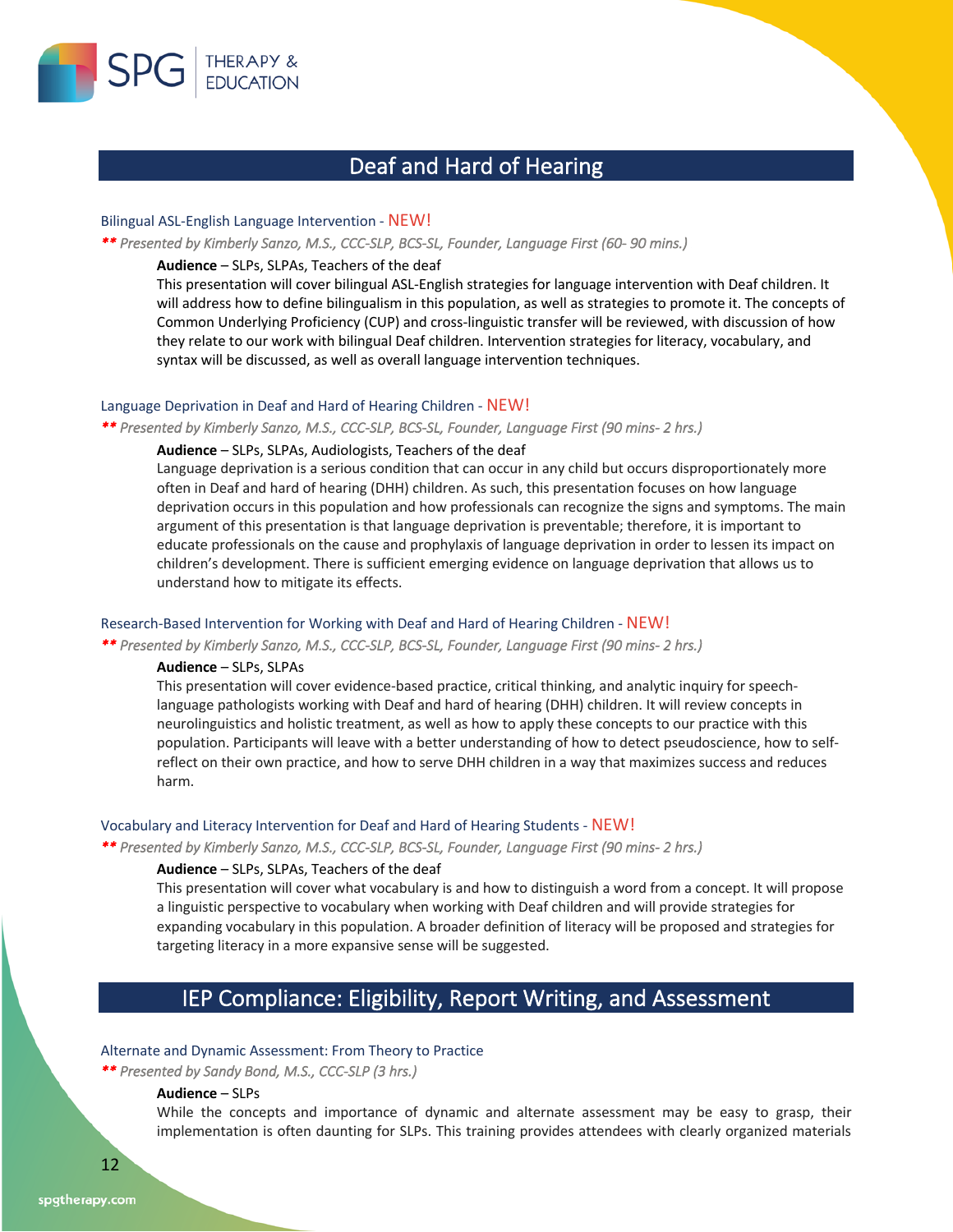

and resources to enable them to put these evidence-based assessment principles into practice. Direct and indirect assessment tools will be reviewed, and attendees will engage in group practice and case study work.

### Ready, Set, Go! The IEP Marathon

*Presented by Dr. Katy Duffy-Sherr, CCC-SLP (2- 3 hrs.)* 

### **Audience** – SLPs, Teachers, OTs, PTs

This course will take the learner through the IEP meeting process by providing a brief history and discussion of IDEA, ASHA's perspective on IEPs, reviewing different types of IEP meetings, responsibilities of a case manager vs. IEP team member, IEP documentation and paperwork as well as communication and organizational strategies and case studies.

### Report Writing and the Art of Scoring: A Comprehensive Review of CA. Ed. Code, Eligibility Criteria and Legally Defensible Reporting

*Presented by Anna Davis, M.S., CCC-SLP, Jennifer Lopez, M.S., CCC-SLP, Janna Gray, CCC-SLP, Natalie Webber, M.S., CCC-SLP and DeAnna Paulding, M.A., CCC-SLP (3 hrs.)* 

### **Audience** – SLPs

Participants will understand the eligibility and exit criteria for Speech and Language Impairment as stated by the CA Dept. of Education and be able to apply this knowledge to written reports. Therapists will learn how to report scores from standardized testing, as well how to describe eligibility when alternative assessments have been used. Common errors such as invalid test administration, as it relates to the Larry P. vs Riley case and other minority populations that lead to disproportionality, are reviewed. SLPs will be able to name the 10 most common reasons students are over-identified for SLI and determine if students are eligible based on information found in written reports. Examples of validity and cautionary statements will be provided, as well as report templates for Pre-K through 12<sup>th</sup> grade. An eligibility worksheet will be reviewed and included in the handouts.

### Language

### Beyond the Verbs "Look & Go": Strategies to Teach Curriculum Verbs

*\*\* Presented by Cathy Alexander, M.A., CCC-SLP (6 hrs.)* 

### **Audience** – SLPs, SLPAs

Limited verb lexicon is a characteristic of children with a specific language impairment (SLI). Learn how speech language pathologists (SLPs) can foster the development of verbs by increasing frequency input and verb diversity. Learn two intervention techniques and strategies that are critical for learning verbs. Strategies and techniques will be provided for children with language impairments to learn curriculum verbs. These strategies will facilitate the children's participation with the demands of the curriculum and to participate in the classroom environment. Specific scaffolding strategies to implement will be provided and discussed. Grade-level verbs, high-incidence academic verbs, and verbs critical for academic success will be listed and reviewed as well. Numerous digital handouts will be demonstrated, discussed and provided.

### Grammar & Syntax Intervention Strategies for the Young Child through Adolescents - NEW!

*\*\* Presented by Cathy Alexander, M.A., CCC-SLP (6 hrs.)* 

### **Audience** – SLPs, SLPAs

This course focuses on innovative "Go-to" strategies and techniques for teaching grammatical and syntactic intervention for the young child through adolescents. The presenter will demonstrate evidence-based practices targeting present progressive verbs, regular and irregular past tense verbs. In addition, treatment techniques for eliciting plurals, possessives, comparatives, and superlatives will be discussed. Common Core State Standard's (CCSS) grammatical expectations will be reviewed, and grade level examples will be provided. Deficits in comprehension and expression of syntactic structures can adversely affect reading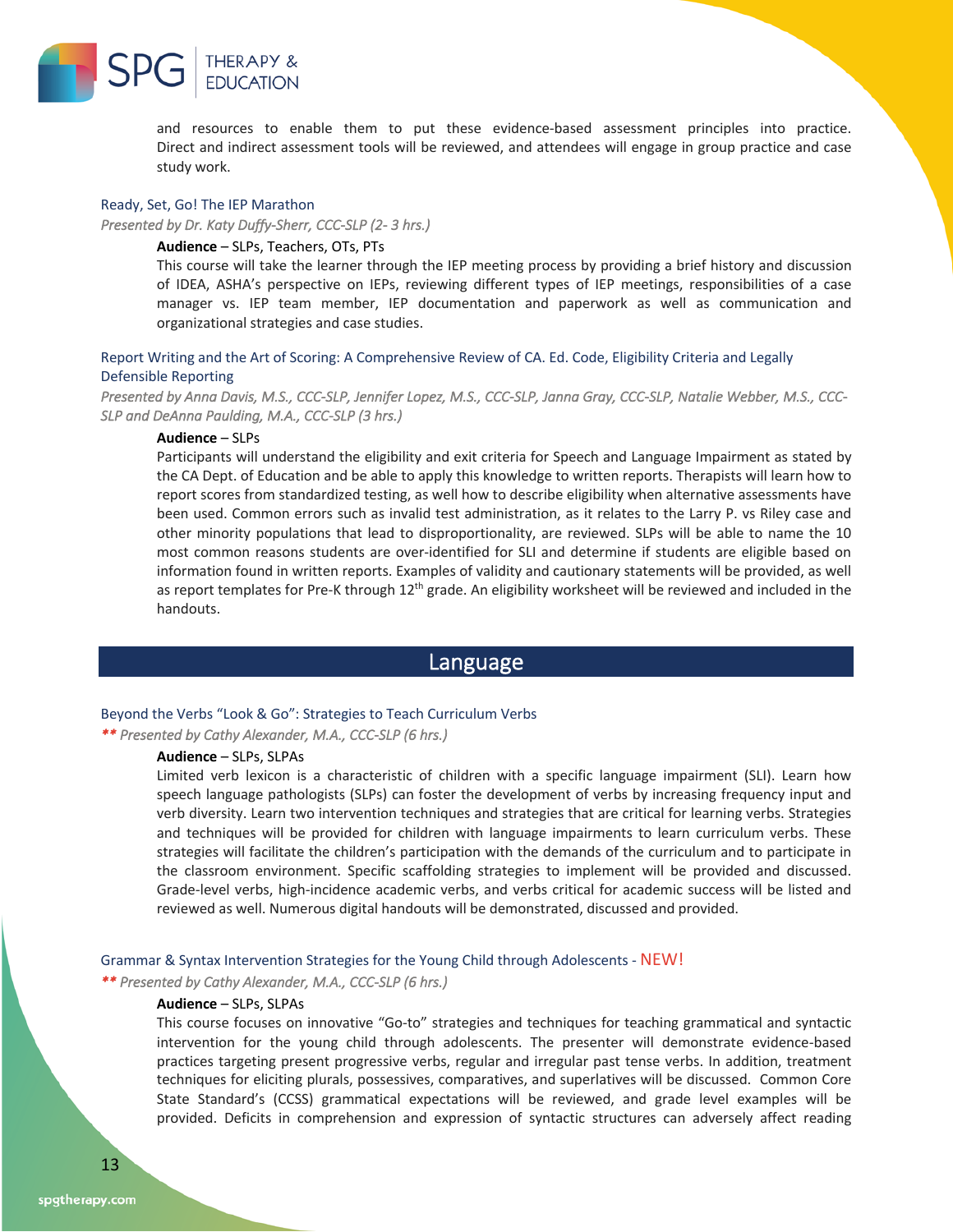

comprehension, writing, intelligibility, and the ability to adequately communicate. This course will Identify various contexts and materials (i.e., toys/books) that can facilitate production of complex syntax during language exchanges. Complex sentences comprise the majority of the sentence types that school aged children and adolescents will encounter in their academic years. Digital handouts for both grammar and syntax will be demonstrated, discussed and provided.

### Language Deprivation vs. Language Disorder - NEW!

*\*\* Presented by Kimberly Sanzo, M.S., CCC-SLP, BCS-SL, Founder, Language First (1-2 hrs.)* 

### **Audience** – SLPs, SLPAs

This presentation will review the difference between language deprivation and disorder, including their etiologies and symptoms. It will explain the differential diagnosis of language deprivation from similar presentations of language delay and language disorder. It will utilize a literature review of both empirical and theoretical research to inform evaluation and treatment.

### SLPs Support Two Critical Language Skills - NEW!

*\*\* Presented by Judy K. Montgomery, PhD., CCC-SLP (3 hrs.)* 

### **Audience** – SLPs, SLPAs

Language and reading skills are learned in the classroom and in the therapy room. Our environments are ever changing and evolving in schools. New instructional and therapeutic opportunities will be discussed and demonstrated including- the "Seven Most Significant Education Studies of 2020" (Terada & Merrill) and "Exploration of Mindfulness in Speech-Language Pathology" (Medina & Mead, 2021)

### Vocabulary Intervention Toolbox: Applying Evidence-Based Methods to "Ready-To-Use" Activities

*\*\* Presented by Cathy Alexander, M.A., CCC-SLP (3 or 6 hrs.)* 

### **Audience** – SLPs, SLPAs

In this presentation, participants will learn how to foster vocabulary development for preschool through adolescent aged students. Two ways to select target vocabulary words will be demonstrated and participants will identify Tier 2 target vocabulary words in children's books (e.g., Dr. DeSoto by William Steig). In addition, Tier 2 grade-level vocabulary resources will be provided to all participants. The SLP will learn 9 Evidence-Based techniques to explicitly teach vocabulary. The presentation will provide numerous engaging activities for all age levels, including 30+ morphological activities used to teach prefixes, suffixes and root words.

### Long Distance Learning/ Teletherapy

### AAC @ Home: A Multidisciplinary Approach to Supporting Families Remotely

*Presented by Kaitlin Anderson, M.S., CCC-SLP (90 mins)* 

### **Audience** – SLPs, SLPAs

The shift to distance learning has presented unique challenges in supporting AAC users, families, and IEP teams remotely. AAC consultation services have been traditionally focused on team trainings, hands-on support, and identifying strategies for in-person implementation. As remote learning has become the "new normal", AAC service providers need to apply best practices and clinical expertise formerly applied in the classroom to the home setting. This presentation shares strategies that are evidence-based and successful in the classroom; reimagined for the home, taking into consideration tools and resources available to families.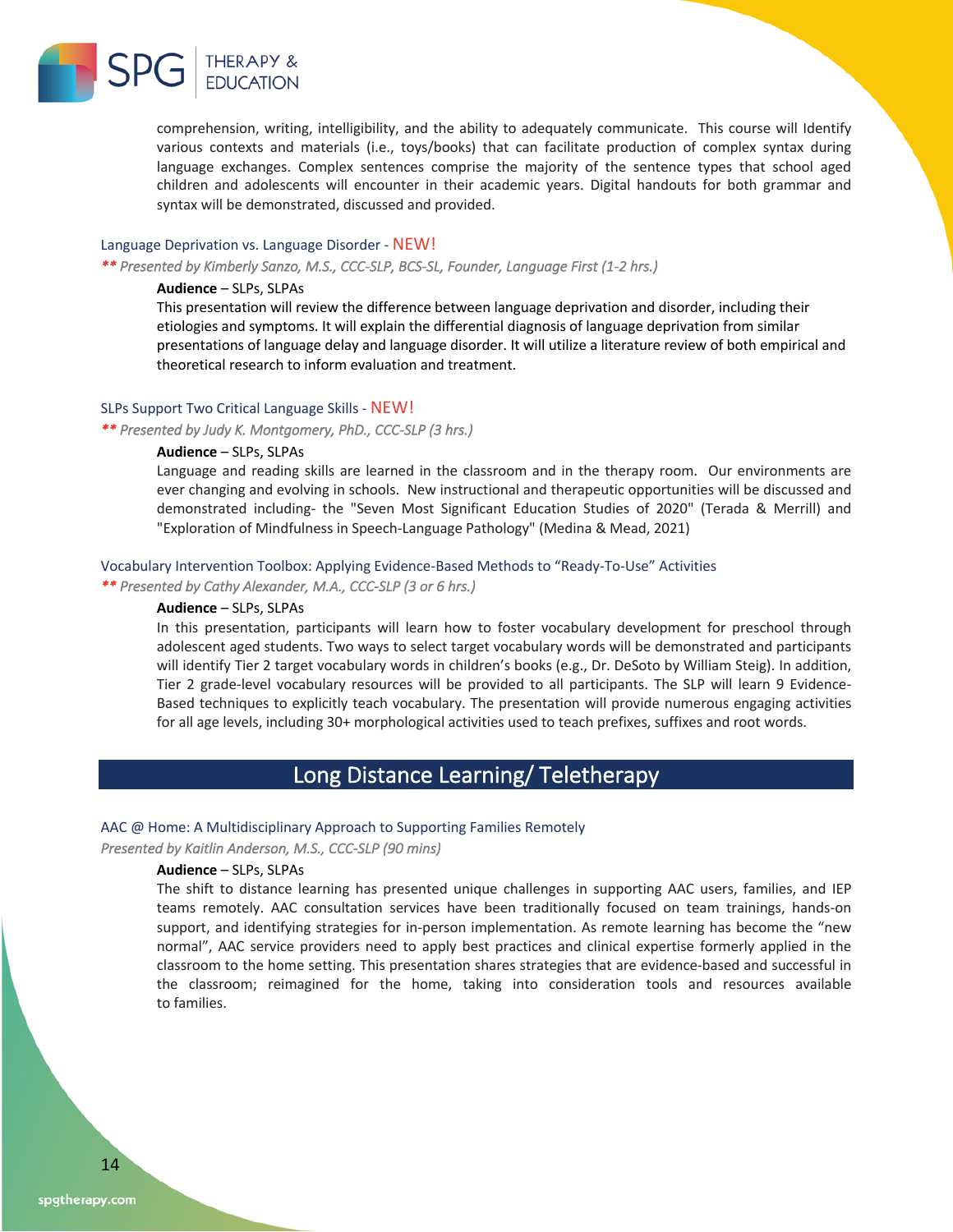

### Introduction to Teletherapy and Engagement

*Presented by Mollie Mindel, M.S., CCC-SLP, AAC Specialist (2 hrs.- live webinar)* 

### **Audience** – SLPs, SLPAs, AT, OT, BCBA, Teachers

As we begin to serve our students via teletherapy we need updated information and curated resources to take on this task effectively. This is even more true when serving students with limited engagement and complex issues. How can we engage these students while in a remote location effectively? In this presentation service delivery models specifically designed for these students will be addressed. Teletherapy can be an effective way to support students and families in the home setting with thoughtful consideration. Effective teletherapy can happen with real-time (synchronous), time-delay (asynchronous), or hybrid therapy models. Store-and-forward methods will be reviewed as a powerful way to support these students in the home. Examples of effective therapy schedules and activities will also be shared.

### Teletherapy w Animated Videos - NEW!

### *\*\* Presented by Anna Vagin, Ph.D. (2 hrs.)*

### **Audience** – SLPs, SLPAs

Finding materials that easily and effectively translate into teletherapy sessions can be challenging. We will review research supporting the use of animated videos as engaging materials and review a diverse set of specific activities to work in inference, narrative discourse and greater social understanding. Multiple examples of using readily available annotations as visual supports will be given. While specifically applicable to teletherapy, all the materials and activities discussed can also be used for in-person sessions. We will consider the all-important topic of goal writing and documentation of progress via rubrics. Participants will leave with updated lists of great videos and activities to pair with them.

### Middle School and High School

### Academic Language Skills: Evidence-Based Practices for SLPs

*\*\* Presented by Judy K. Montgomery, PhD., CCC-SLP (3 hrs.)* 

### **Audience** – SLPs, SLPAs

Academic language is the real test of what works in school-based speech and language intervention. With an emphasis on vocabulary development, and morphological structures, SLPs use evidence-based practice, AND practice-based evidence to produce greater gains in 5th grade and beyond.

### Narratives and Expository Text: Supporting Discourse for Primary/Secondary Students (K-8, 9-12, K-12) \*

*\*\* Presented by Judy K. Montgomery, PhD., CCC-SLP (3 hrs.)* 

### **Audience** – SLPs, SLPAs

Narratives refer to stories; while expository text passages address language tools like compare/contrast, lists, sequencing, and cause and effect. Combining the two provides SLPs with a more realistic language remediation program for K- 12 school environments. \*Indicate preferred grade level range when scheduling.

### Seeding Success: SLPs in High School Therapy

*\*\* Presented by Judy K. Montgomery, PhD., CCC-SLP (3 hrs.)* 

### **Audience** – SLPs, SLPAs

Weaving speech and language therapy into adolescents' busy high school days is challenging! Experience has shown that the content material of various courses works better than others. Join us to learn how what happens in the therapy room can "seed" measurable academic success.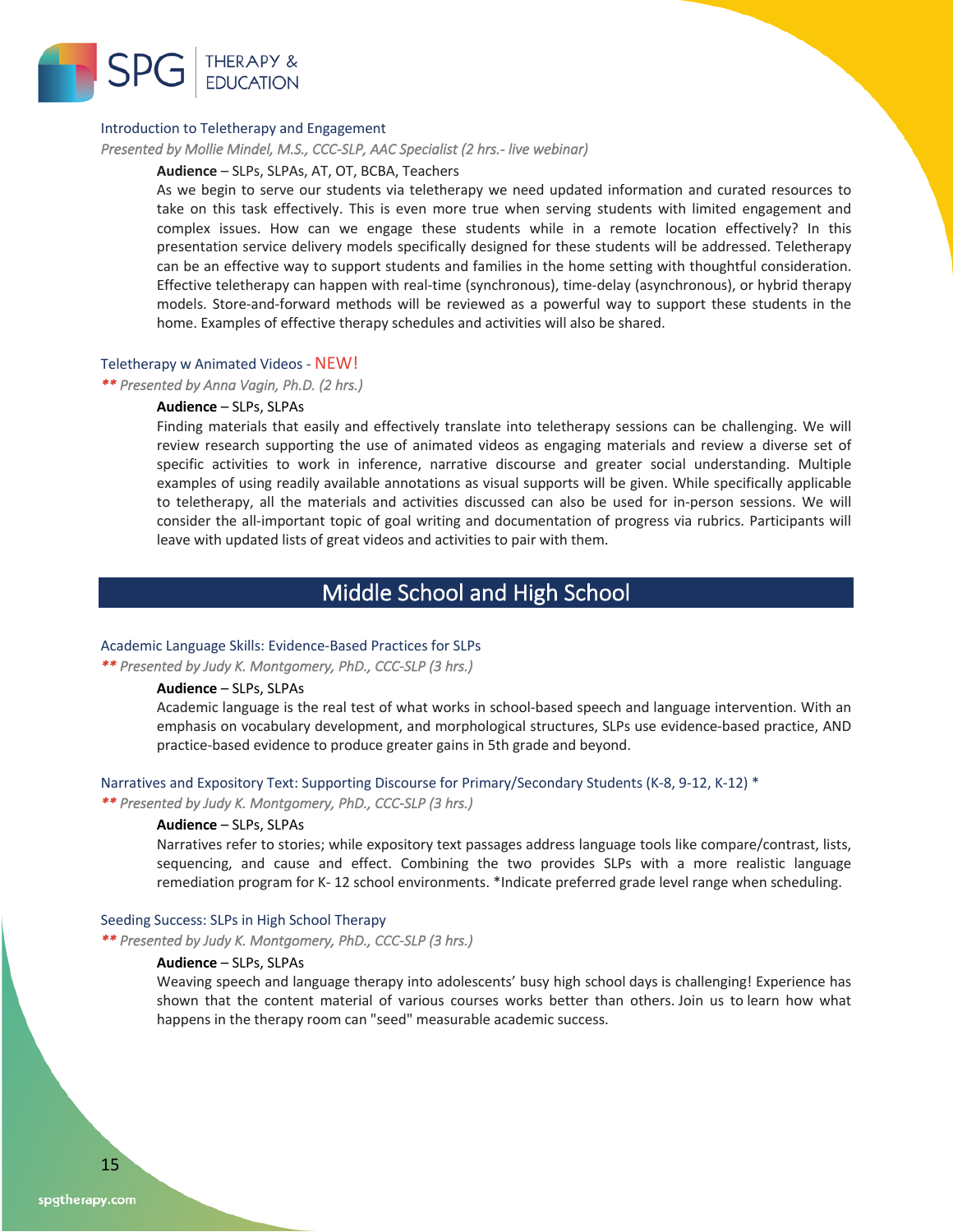

### Pragmatics and Autism Spectrum Disorders

### Assumed Knowledge: Strengthening the Social of Social Cognition

*\*\* Presented by Anna Vagin, Ph.D. (3 hrs.)* 

### **Audience** – SLPs, SLPAs

This workshop explores the social thinking concepts that the Core Curriculum assumes to be present and developing along a typical course in students. However, students who may have diagnoses such as ASD, ADHD, NVLD, Language Disorder, Anxiety Disorder, or Social Communication Disorder often struggle with this social learning, so that their ability to learn becomes limited. The presentation will begin by exploring multiple outcome standards across the Core Curriculum, focusing on literacy and classroom communication. A number of strategies that contribute to the understanding of intention, behavior, and effect will be reviewed. We will look at some of the factors that intercept inference, whether in a picture book, textbook, media excerpt or social situation, and strategize approaches for intervention. The presenter will discuss emotional development and its role in core curriculum. Participants will learn how to support emotional learning, whether as part of an individual session or group therapy, or in the classroom.

### Bit by Bit: Developing Flexibility for Social Success in Students with Social Learning Challenges

### *\*\* Presented by Anna Vagin, Ph.D. (3 hrs.)*

### **Audience** – SLPs, SLPAs, OTs, Classroom Aides, School Counselors

Often, students with social learning challenges struggle with flexibility. Their tendencies toward rigidity affect their academic success, friendships, and even conversational skills. After exploring student profiles that tend toward inflexibility, numerous activities to build flexibility will be discussed and practiced, some using animated videos, some using games and activities, and others using semi-structured conversation frameworks. Participants will leave with a selection of activities and recommended video animations that target developing flexibility, applicable to group and individual sessions via both in-person as well as virtual therapy platforms.

### Conversation in Real Time: Using Animated Videos for Conversation Practice - NEW!

### *\*\* Presented by Anna Vagin, Ph.D. (2 hrs.)*

### **Audience** – SLPs, SLPAs, OTs, Support Staff, Teachers

The complex nature of conversation often challenges students with language and/or social cognition differences. Conversational competence encompasses the ability to participate in conversations effectively and involves keeping up with the pace and path of conversation, monitoring and adjusting our tone and prosody, incorporating nonverbal communication, maintaining attention, staying regulated, paying attention to the emotional information communicated to us by our partner, and many other components of cognition, pragmatics and discourse. This seminar will focus on an activity developed specifically to support conversation practice - Conversation in Real Time (CRT), in which students partner together to provide conversational voice-over for animated videos without accompanying dialogue. Given the language formulation, spontaneity and flexibility required to keep up with the pace of action between characters (and thus the conversation,) we will discuss how to select appropriate animated videos based on several variables. Finally, we will discuss how we can use rubrics to write goals and keep data on performance. Participants will leave with a list of suggested animated videos and activity sequences for using the CRT framework in their sessions.

### "Hi" and "Bye" are Easy: It's the Middle Part that's Tricky

### *\*\* Presented by Anna Vagin, Ph.D. (3 hrs.)*

### **Audience** – SLPs, SLPAs

This half day workshop focuses on structured and semi-structured ways to work on conversation and is appropriate for those working with students who have receptive and expressive language delays or challenges with social thinking. We will discuss the underlying social cognitive constructs of conversation and classroom discussions, as well as factors of processing and formulation speed and ability. We will talk about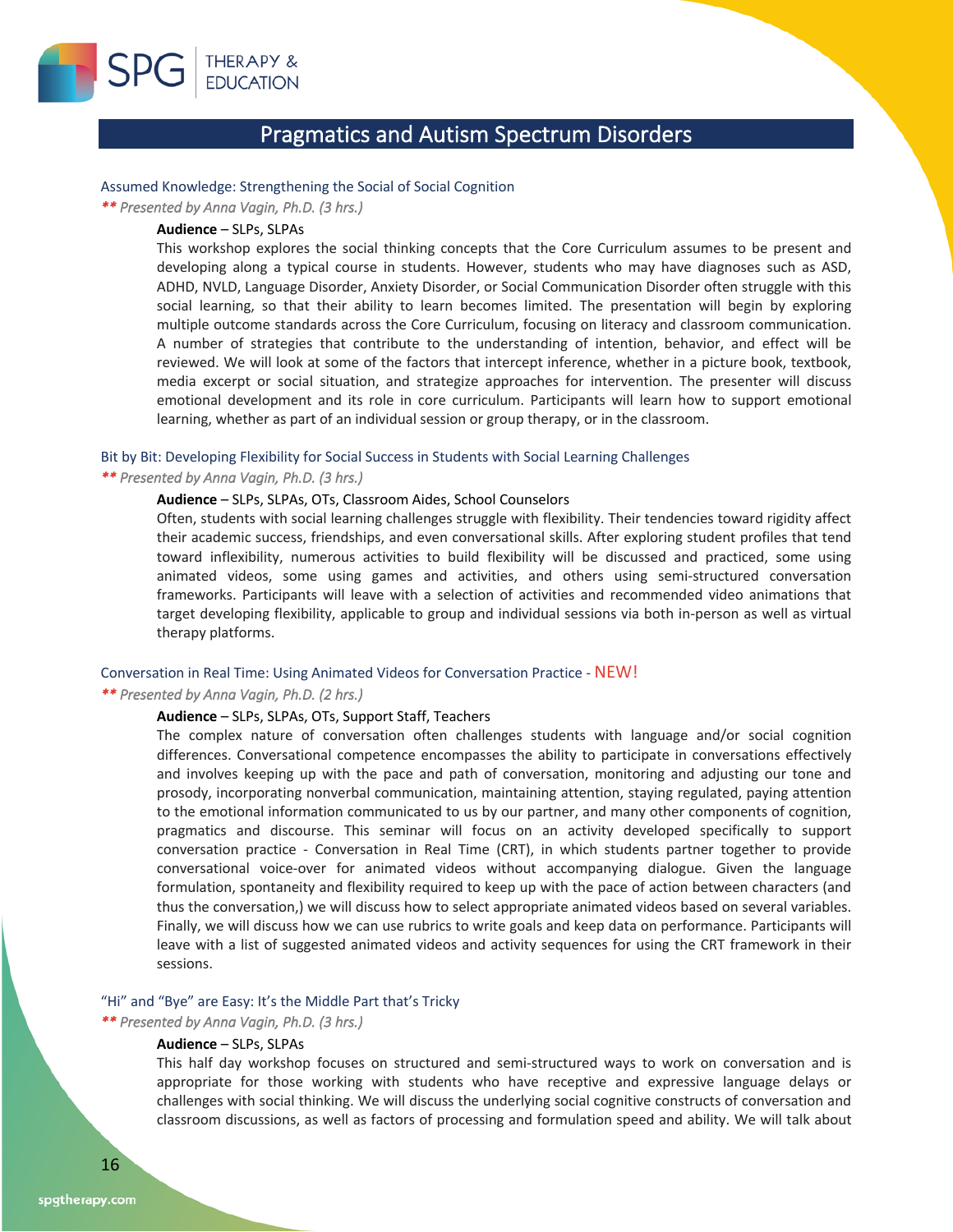

the importance of perspective, emotions and flexibility, and review some basic conversational choices. A systematic way of working on spontaneous conversation will be presented and practiced using small group activities. Included will be ways to work on negotiating, arguing, cooperating, dealing with misunderstandings, and texting – all important forms of conversation that we often neglect. Lots of therapy video examples will be viewed throughout the presentation.

### The Thinking Side of Social: The Role of Mental State Verbs in Development

*\*\* Presented by Anna Vagin, Ph.D. (90 mins- 3 hrs.)* 

### **Audience** – SLPs, SLPAs

Mental state verbs (MSV) describe processes of cognition, and thereby aren't visible. While we can see someone "running", we can't see the internal process of "hoping". However, understanding and use of MSV is a critical reflection of cognitive development, and is important for discourse development, academic success, social understanding, and conversational competence. We will begin by exploring the term, drawing from the fields of theory of mind, cognition, linguistics, and attachment. The research exploring how students with language and social challenges differ in their understanding and use of mental state verbs will be reviewed. Then we will explore how to develop MSV in the students with whom we work, covering in-session activities as well as suggestions for teachers and families. Participants will leave with a clear understanding of the critical role that MSV play, as well as activities to incorporate into their therapy sessions and consultations with teachers and families.

### I've Got a Feeling – Raising Our Comfort Level in Working with Emotions

*\*\* Presented by Anna Vagin, Ph.D. (3 hrs.)* 

### **Audience** – SLPs, SLPAs

Feelings are a crucial component of relationships and as SLPs, teachers or parents we need to be comfortable talking and working with children around feelings and emotional learning, This workshop focuses on: 1) Building understanding of emotional development and what we know about the development of empathy in students with social learning challenges; 2) Exploring visual supports to facilitate work on feelings; 3) Providing specific suggestions for expanding emotional vocabulary; 4) Demonstrating how to incorporate emotions into our teachings about social relationships.

### Keep Talking! Narrative Development for Language and Social Learning

*\*\* Presented by Anna Vagin, Ph.D. (3 hrs.)* 

### **Audience** – SLPs, SLPAs

Students with social cognitive challenges struggle with many aspects of narrative and conversation. This workshop will provide information, tips, and sample visual supports to use with elementary through high school students, as well as many video clips of group and individual therapy sessions. First, we will focus on how adults (therapists, teachers, aides and parents) can mediate social learning and language most successfully. We will explore using a variety of materials as we review how to support narrative development. We will review six basic conversational choices, including visual supports to assist students in remembering and monitoring these diverse options. We will emphasize the importance of interjections, often neglected but crucial communicators of our attention and empathy. Finally, we will examine how students can practice these skills using topics that are of most interest to them, and how to integrate video into individual and group intervention. Attendees will leave with ideas and visual supports they can immediately begin using.

### Play2Practice: A Therapeutic Role-Playing Game as a Portal to Social Growth - NEW!

### *\*\* Presented by Anna Vagin, Ph.D. (90 mins- 3 hrs.)*

### **Audience** – SLPs, SLPAs, OTs, School Counselors, Support Staff, Teachers

It can be challenging to keep students engaged in the social learning process. Over the years, they see many programs and materials, and the statement "I already know all about \_\_" challenges us to continuously search for new, evidence-based materials. We'll discuss a recently-released therapeutically-applied roleplaying game developed by gametogrow.org – Critical Core, and its application to our work in social cognition. Critical Core is NOT a video game, it's a quest-driven social experience that supports and values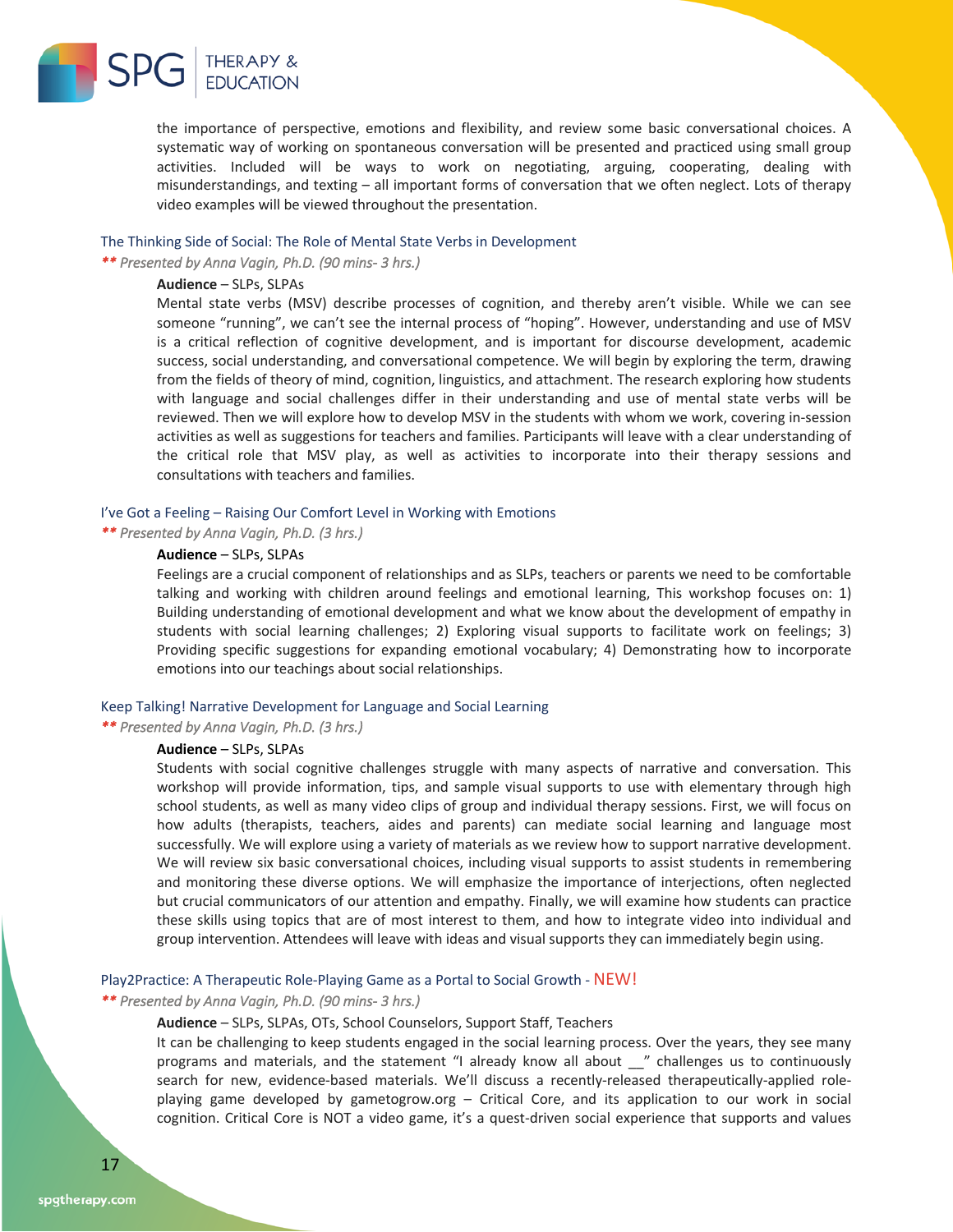

collaboration. Based in a DIR/Floortime model, Critical Core works to develop executive function, regulation, collaboration, perspective taking, and imaginative play. We'll learn about the game components and examine three case studies following the game experience and progress of: a student with social pragmatic disorder and ADHD, a student with learning differences and anxiety, and a student with twice exceptionality

### Social-Pragmatic Skills: A Team Approach to Intervention

*Presented by Jennifer Lopez, M.S., CCC-SLP (3 hrs.)* 

### **Audience** – SLPs, SLPAs

This workshop provides ideas for serving students with pragmatic disorders in the public schools, and offers best practice guidelines for pragmatics intervention, as well as recommendations for collaborative, teambased service delivery. Various treatment modalities and strategies will be addressed. Attendees will create lesson plans around team collaboration.

### School is Full of Feelings: What's a SLP/SLPA/OT to do?

*\*\* Presented by Anna Vagin, Ph.D (3 hrs.)* 

### **Audience** – SLPs, SLPAs, OTs

The moment students step on campus they are surrounded by feelings - inside the classroom, the hallway, the library, the lunchroom, the blacktop, etc. Feelings are at the core of relationships, but they are also in school curriculum. When we work with students who have social learning challenges, we know that feelings will enter into our work. Whether supporting self-regulation, inference, reading comprehension, conversation or friendship competencies, feelings and emotional education must be part of our discussions. Students with social learning challenges often have restricted emotional vocabulary, seem to feel their own feelings in big ways, or struggle understanding the feelings of others as they are communicated verbally and/or nonverbally. In this workshop you will learn how to: Group emotions by feeling families based on the developmental acquisition of feeling labels, build self-reflection about uncomfortable feelings and work with the benefits of uncomfortable feelings. Additionally, will review activities to help students: Connect feelings, experiences, and mood, track their feelings in conjunction with the perspectives of others and develop more positive inner voice.

### That's So Annoying! The Challenges of Feeling Annoyed & Annoying Others - NEW!

### *\*\* Presented by Anna Vagin, Ph.D. (90 mins.)*

### **Audience** – SLPs, SLPAs, OTs, Classroom Aides, School Counselors, Teachers

Students with social learning challenges often find peers (and adults) annoying. And, with varying frequency, many peers (and adults) in their home and school environments find them annoying. We will explore this common emotion, discussing both its positive role in social relationships as well as how it can serve as a trigger for big reactions and resentments. You will leave with YouTube video recommendations and structured activities to utilize in your individual or group sessions, ways to jumpstart these important conversations, as well as strategies to help.

#### Turn it on: Using Media for Social Learning

*\*\* Presented by Anna Vagin, Ph.D. (3 or 6 hrs.)* 

### **Audience** – SLPs, SLPAs

Current research findings suggest that children on the Autism Spectrum struggle to process social motion. This presentation will provide a conceptual framework for watching social movement as a way to build social knowledge. We will explore how to use full length movies as well as pre-selected YouTube videos in therapeutic and classroom settings. Multiple activities to guide structured viewing will be accompanied by video and art examples, demonstrating how to target: 1) Expansion of emotional vocabulary; 2) Greater awareness of cognitive processes; 3) A more solid understanding of what does and does not contribute to successful social relationships. Lots of easily accessible media provides highly engaging and "relationship rich" material. We will discuss how to break down sample IEP social learning goals into underlying concepts and support our teaching with media selections for social learning of children ranging in age from preschool through middle school. We will look at video gaming and talk about Gamification and Flow theories as we explore why many students with social learning challenges are so into gaming. You will leave with a list of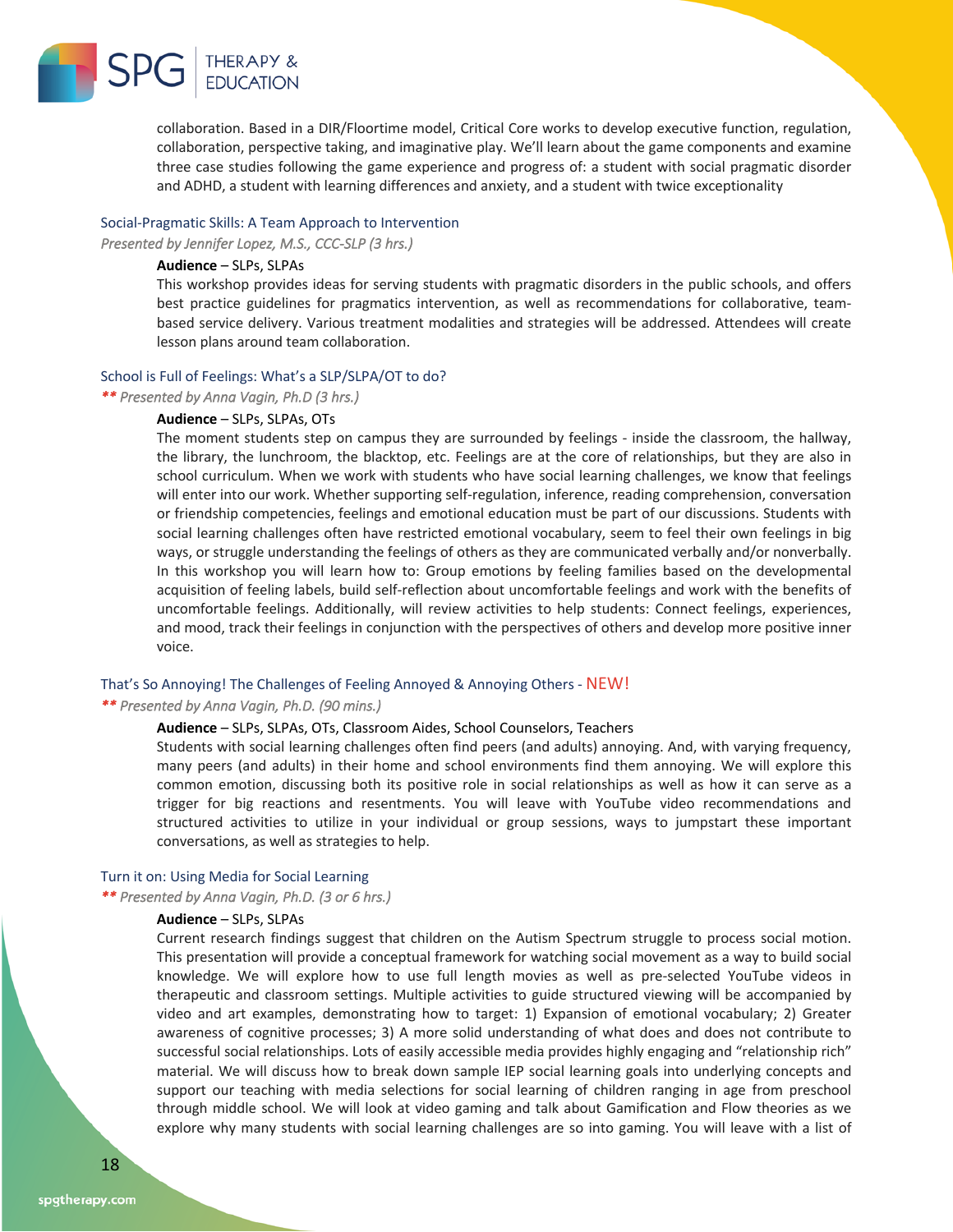

terrific media, as well as ideas that you can try immediately with your students. Therapeutic as well as YouTube videos will be incorporated throughout the day.

### YouCue Bootcamp: 3 Pathways for Social Learning

### *\*\* Presented by Anna Vagin, Ph.D. (3 or 4.5 hrs.)*

### **Audience** – SLPs, SLPAs, Support Staff, OTs, Psychologists, School Counselors, Teachers

Research over the past decade tell us that students on the Autism Spectrum (and probably students with ADHD or emotional issues such as anxiety) also struggle to process the intention behind social movement, so it really makes sense to use materials that move. We will review 3 pathways using YouTube videos as social learning material: **Pathway 1:** Building Greater Emotional Understanding, specifically: identifying feelings, thoughts and perspectives, expanding beyond "happy", "sad", "mad", challenges and benefits of uncomfortable emotion. **Pathway 2:** Cooperation for Social Success, specifically: the role of flexibility and regulation, roadblocks to cooperation. **Pathway 3:** Resilience for Life's Challenges, specifically: building tolerance for discomfort, visual supports and strategies addressing inner voice, facilitating the growth of resilience. You will leave with a new list of great videos, activities to pair with them, suggested ways to move students to the "practice" phase, and sample rubrics to use in tracking progress for each Pathway.

#### Wait! What Did I Miss? Understanding the Role of Jump Cuts in Inferential Skills- NEW!

### *\*\* Presented by Anna Vagin, Ph.D. (2 hrs.)*

### **Audience** – SLPs, SLPAs, Support Staff, Teachers

Inference underlies academic, social and even conversational success, and depends on the ability to identify and process relevant details and apply our knowledge of the world to the current situation we are trying to understand. Jump cuts – the actions and events that we may miss or that aren't shown us – makes inference significantly more challenging for students with language and social cognitive differences. Many students we see in our sessions struggle with inference, a skill that underlies academic, social, and even conversational success. We will review the skill set behind inferential skills and review a number of strategies that can be helpful in building understanding of intention, behavior, and effect. Using the term "Double Think", we will explore how to support students in going beyond their initial thoughts to attend to what they see and know, review their world knowledge, and figure out the "why" behind the "what." We'll use a range of material, including storybooks, textbooks, animated videos, and a semi-structured conversation curriculum, as we review a range of activities for engaging intervention.

### Zip The Lip: Using Silence, Pacing & Gestural Supports for Better Social Teaching- NEW!

### *\*\* Presented by Anna Vagin, Ph.D. (90 mins.)*

### **Audience** – SLPs, SLPAs, OTs, School Counselors, Support Staff, Teachers

Typically, we cue with too much verbal language. Our desire to support students leads us to "help" by using our words to give hints, ask relevant questions, and direct students to what we think they should say. But what we really want is spontaneity! Learn the theories behind using more silence and pacing, as well as a greater understanding of what psycholinguists have taught us about gestures and how they reflect our conceptual knowledge and help us think. Explore how difficult it is to wait for students who are slower processors and formulators, and practice strategies to raise your comfort level with these critical forms of mediation.

### Special Day Class, General Education Class & Full Inclusion: Collaborative Partnerships

### Improving Students' Learning by Modifying Teachers' Instructional Communication

*\*\* Presented by Jean Blosser, CCC-SLP, Ed.D , ASHA Fellow (Creative Strategies for Special Education) (3 hrs.)* 

**Audience** – SLPs, SLPAs, OTs, PTs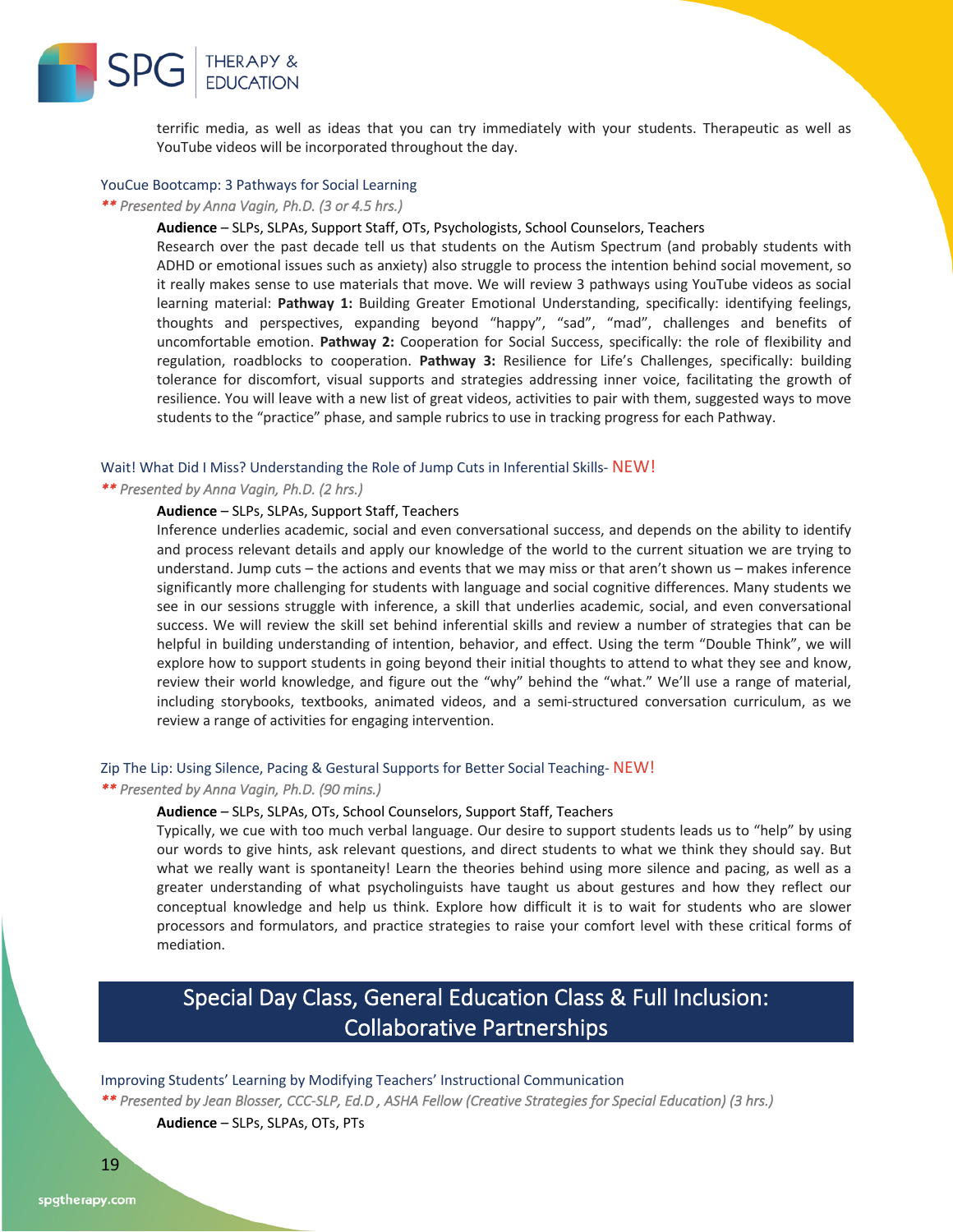

Children with disabilities often do not achieve their maximum potential within the classroom setting. They often fail because they cannot follow the teacher's directions, retain information, ask questions, respond to questions, navigate the classroom, access instructional materials, socialize with their peers, etc. etc. Student's performance can often be improved if teachers were aware of how to modify the learning environment and their own communication during instructional interactions. This training presents a model of service delivery where the SLP, OT and/or PT coach teachers on how to effectively modify their classroom and instructional communication. Practical tools designed for coaching teachers to successfully integrate modifications and accommodations into their classrooms will be incorporated.

### Integrating Your Therapy into the Special Education Classroom: A Collaborative Approach

*Presented by Dr. Katy Duffy-Sherr, CCC-SLP (90 mins- 3 hrs.)* 

### **Audience** – SLPs, SLPAs

As school based SLPs, we are often asked to provide integrated therapy in the SDC classroom. This can be a daunting task, as each student may have a different level of communication (verbal through nonverbal) and/or mode of communication (AAC device, Sign Language, etc.). How can SLPs meet the communication needs of all students at the same time within the classroom format? Look no further! We will share proven and effective ideas for integrating your therapy into the SDC setting. This presentation will provide fun, functional, easy-to-use tools and techniques.

### Interprofessional Collaboration is Essential: 6 Steps for Success - NEW!

*\*\* Presented by Jean Blosser, CCC-SLP, Ed.D , ASHA Fellow (Creative Strategies for Special Education) (3 hrs.)* 

### **Audience** – SLPs, SLPAs, BCBAs, Psychologists, OTs, PTs

*Collaborative relationships can lead to positive cultures in complex school organizations.* Many related service providers struggle with concrete ways to support students' success in the classroom. They search for ways to integrate the core curriculum into their service delivery and foster generalization of skills outside the therapy setting. After all, when is there time to become familiar with every grade level standard to ensure that core standards are embedded into therapy? This workshop sets the stage for dynamic ways to collaborate with other team members. Strategies will be explored for identifying and removing the barriers that inhibit collaboration (i.e. busy school schedules, competing priorities, etc.) using a unique framework, "**6 Steps to Success.**" Participants will have an opportunity to create a *School Culture Profile* to characterize the level of collaboration at their sites and then define specific strategies to build upon that level to improve the quality, effectiveness, and efficiency of collaboration. Through several engaging group activities, participants will identify potential collaborative partners, determine ways to establish meaningful relationships, and develop systems for ongoing communication and collaboration.

### SLP and SLPA Supervision & Collaboration: How to Make it Work

### *Presented by Natalie Webber, M.S., CCC-SLP (90 mins)*

### **Audience** – Special Education Program Specialist and Coordinators, Principals

The scarcity of licensed Speech-Language Pathologists to serve public school students is a major concern in California and throughout the U.S. Results of a 2016 ASHA School Survey revealed more than half (54%) of school-based clinicians reported that job openings exceeded job seekers in their type of employment and geographic area. SLPs from the western region of the US, including California, were more likely than clinicians in other regions to report that job openings exceed job seekers. School administrators are acutely aware of the adverse impact the SLP shortage has not only on provision of services to SLI students, but also in terms of state and federal compliancy mandates. What can be done to resolve this issue? Jump on board and be prepared to travel the roadmap that will help you successfully navigate the use of SLP-As in collaboration with SLPs.

### The Role of SLPs in Relation to the MTSS

*\*\* Presented by Jean Blosser, CCC-SLP, Ed.D , ASHA Fellow (Creative Strategies for Special Education) (3 hrs.)* 

### **Audience** – SLPs, SLPAs

The MTSS Train is chugging through US schools! Be ready to hop-on! MTSS is a national initiative to support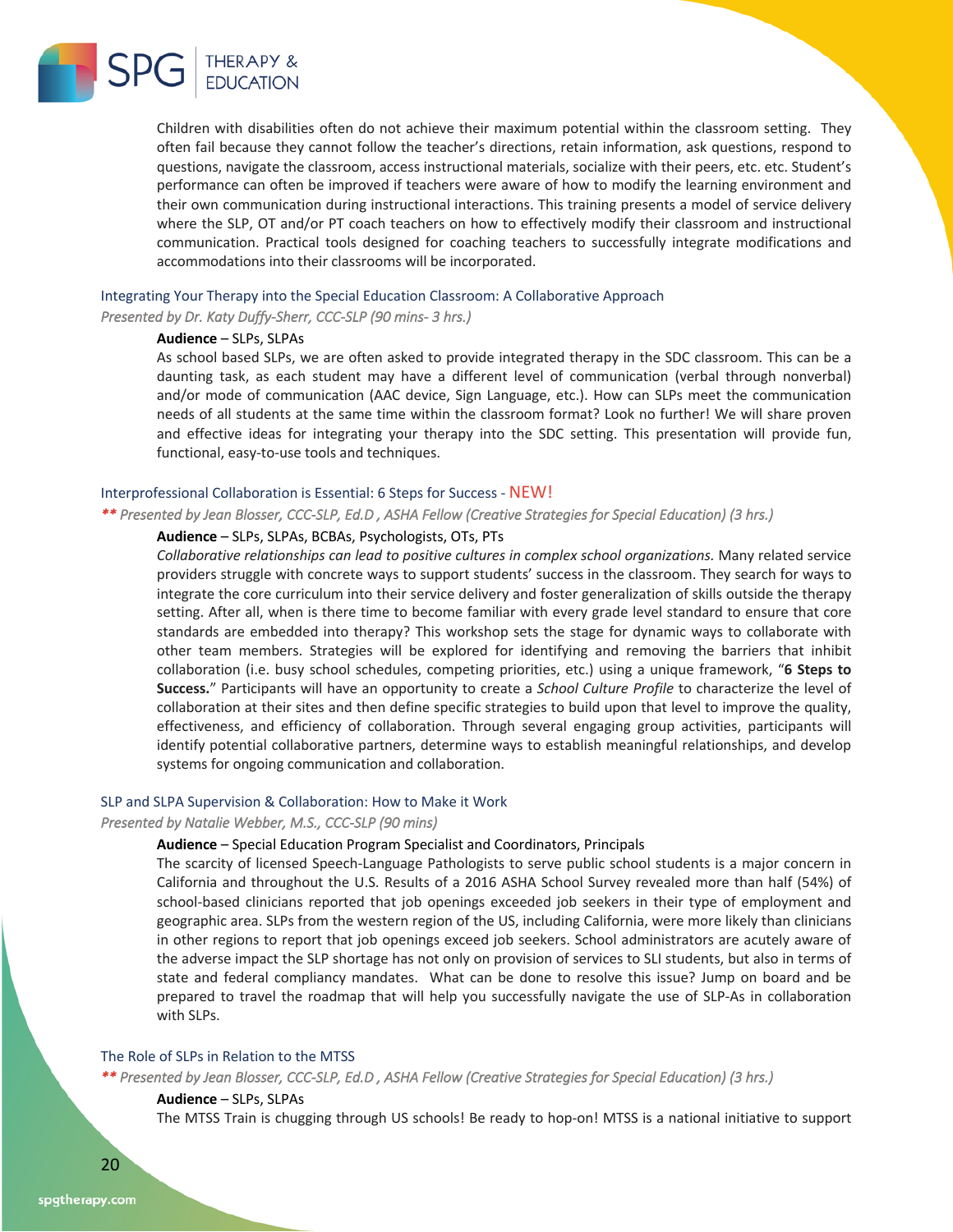

ALL students. Research shows that it can be especially beneficial for students with disabilities. This session explains MTSS and provides examples of initiatives. Case studies will be shared to highlight different stages of school involvement and SLPs' engagement. Actions to advance the interprofessional practice (IPP) will be recommended. Let's enjoy the ride together! The role of the SLP continues to evolve in response to important changes in US educational practices. The adoption of the Multi-Tiered System of Support (MTSS) framework stimulates us to re-think our role, responsibilities, therapy decisions, and service delivery practices. This session describes the MTSS initiative and excites SLPs about the important contributions we can make to student success as well as the positive potential MTSS offers for re-thinking our workload, scheduling, and collaboration. Participants will be provided with practical tips and resources and will leave the session with an action plan applicable to their unique program and situation.

### Tips for Forging Great Partnerships with Parents

### *\*\* Presented by Jean Blosser, CCC-SLP, Ed.D , ASHA Fellow (Creative Strategies for Special Education) (3 hrs.)*

### **Audience** – SLPs, SLPAs, Teachers, PTs, and other IEP team members

Parents are the constant in a child's life. They bear the responsibility of making decisions that will affect their child's life and education. As service providers we can increase a child's potential for success by engaging their parents and preparing them to play a critical role in their child's education, health care, and therapy intervention. Unfortunately, we often find partnering with parents frustrating due to the presence of legal issues/advocates, time constraints, adversarial relationships, negative experiences, lack of resources and more. Language and cultural challenges and transportation issues may also be contributing factors. This presentation will motivate SLPs, OTs, PTs, teachers and other IEP team members to take a fresh approach to establishing meaningful partnerships with parents. Challenges that occur when interacting with parents will be identified and discussed. Tips, tools, and strategies to establish positive, effective relationships will be provided.

### Specialized Topics

### Clinical Supervision: The Requirements and the Rest of the Story

*Presented by Anna Davis, M.S., CCC-SLP and Dr. Katy Duffy-Sherr, CCC-SLP (3 hrs.)* 

### **Audience** – SLPs

This training will provide attendees with the knowledge and tools to meet ASHA and state requirements for providing clinical supervision. In addition to concrete requirements, the training will provide several suggestions and considerations to foster an ethically sound supervisory relationship, and to promote quality communication and feedback. Tips, suggestions, and case study examples will also be reviewed to prepare attendees for the frequently occurring questions and challenging situations that supervisors may face. At the conclusion of this presentation, participants will be able to: describe the supervision requirements for the ASHA CFY and CA RPE, explain supervision requirements for SLPAs and what duties SLPAs may and may not perform, give at least two examples of ethical considerations important to supervision and identify at least three strategies or tools to foster quality communication and feedback in the supervisor/supervisee relationship.

### Differential Diagnosis for Apraxia of Speech - NEW!

*\*\* Presented by Kimberly Sanzo, M.S., CCC-SLP, BCS-SL, Founder, Language First (60- 90 mins.)* 

### **Audience** – SLPs

This presentation will review the characteristics of speech production errors in children with Childhood Apraxia of Speech (CAS) and those in Deaf children. It will cover how the errors in each population look dissimilar as well as how clinicians can differentiate between the two. Considerations for identifying CAS in Deaf children will be covered, as well as strategies for intervention when a Deaf child had CAS.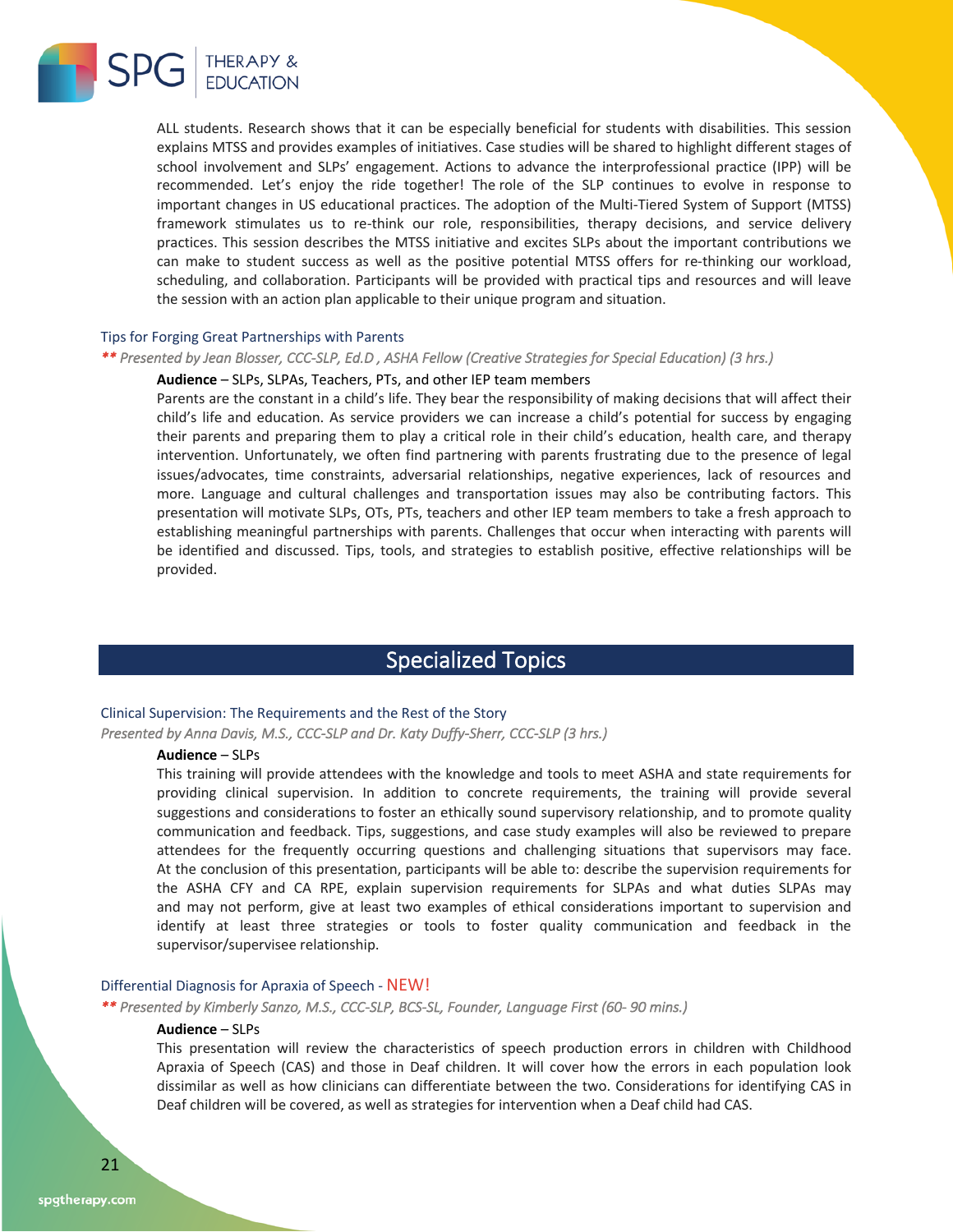

### Every Student Succeeds Act (ESSA) and the New CA Dyslexia Bill: Implications for the SLP

*Presented by Sean Green, M.S., CCC-SLP (3 hrs.)* 

### **Audience** – SLPs

This presentation will provide participants with an explanation of the ESSA Act and its focus on early intervention and literacy. In addition, participants will learn about the New CA Dyslexia Bill: definition of dyslexia & its relationship to language, ASHA position on literacy and the roles of the collaboration team members. This presentation will also provide assessment and treatment approaches.

### Exiting and Transition Services: The Nuts & Bolts

*Presented by Jennifer Lopez, M.S., CCC-SLP and Anna Davis, M.S., CCC-SLP (3 hrs.)* 

### **Audience** – SLPs

The number of students receiving special education supports increases yearly. That translates to large caseloads and negatively impacts the special education budget for school districts. This presentation will assist SLPs in communicating that E-X-I-T is not a bad 4-letter word! We will review SLI eligibility, discuss service delivery models, include considerations for transition services, and talk about ASHA's exit criteria guidelines. Participants will learn to write functional goals for our older students and collaborate with secondary team members. Frequently asked questions and concerns surrounding these controversial topics will be covered.

### Literacy and The Role of the School-Based SLP

*Presented by Mollie Mindel, M.S., CCC-SLP (2 hrs. or 3 hrs.)* 

### **Audience** – SLPs, SLPAs

Current trends reveal that SLPs typically consider reading and writing the responsibility of teachers and resource specialists; however, ASHA's 2001 position statement indicates, "SLPs play a critical and direct role in the development of literacy for children and adolescents with communication disorders." What do speech, language and literacy have in common? A lot! This training will discuss the strong connection between literacy skills and language development. Evidence based literacy interventions beginning with the early skills of phonological and phonemic awareness will be provided. The importance of teaching strategies for vocabulary development, comprehension, and reading fluency will be presented with accompanying "ready to use" lessons and materials.

### Making Sense of Sensory

*\*\* Presented by Cari Ebert, M.S., CCC-SLP (3 hrs. or 6 hrs.)* 

### **Audience** – SLPs, SLPAs, BCBAs, RBTs, OTs, PTs

Struggling learners benefit when practitioners work together as a cohesive unit to assess and treat the whole child. This transdisciplinary team approach requires pediatric therapists and educators to understand and synthesize knowledge from the fields of speech-language pathology, occupational therapy, physical therapy, and special education. Understanding that sensory input drives motor and behavioral output provides the foundation for this course. The way young children take in, process, and respond to sensory information significantly affects learning, development, and behavior. Pediatric therapists and early childhood educators can gain confidence and competence by increasing their knowledge related to the impact of sensory-motor issues on speech, language, and social-emotional development. This 3-hour course will provide an overview of the external and internal sensory systems along with observable characteristics of sensory overresponsivity, sensory under-responsivity, and sensory craving behaviors. Occupational therapists are the professionals who specialize in sensory processing disorder, but all early childhood providers need to have a basic understanding of how a multisensory therapy approach can help young children interact more effectively with their environment.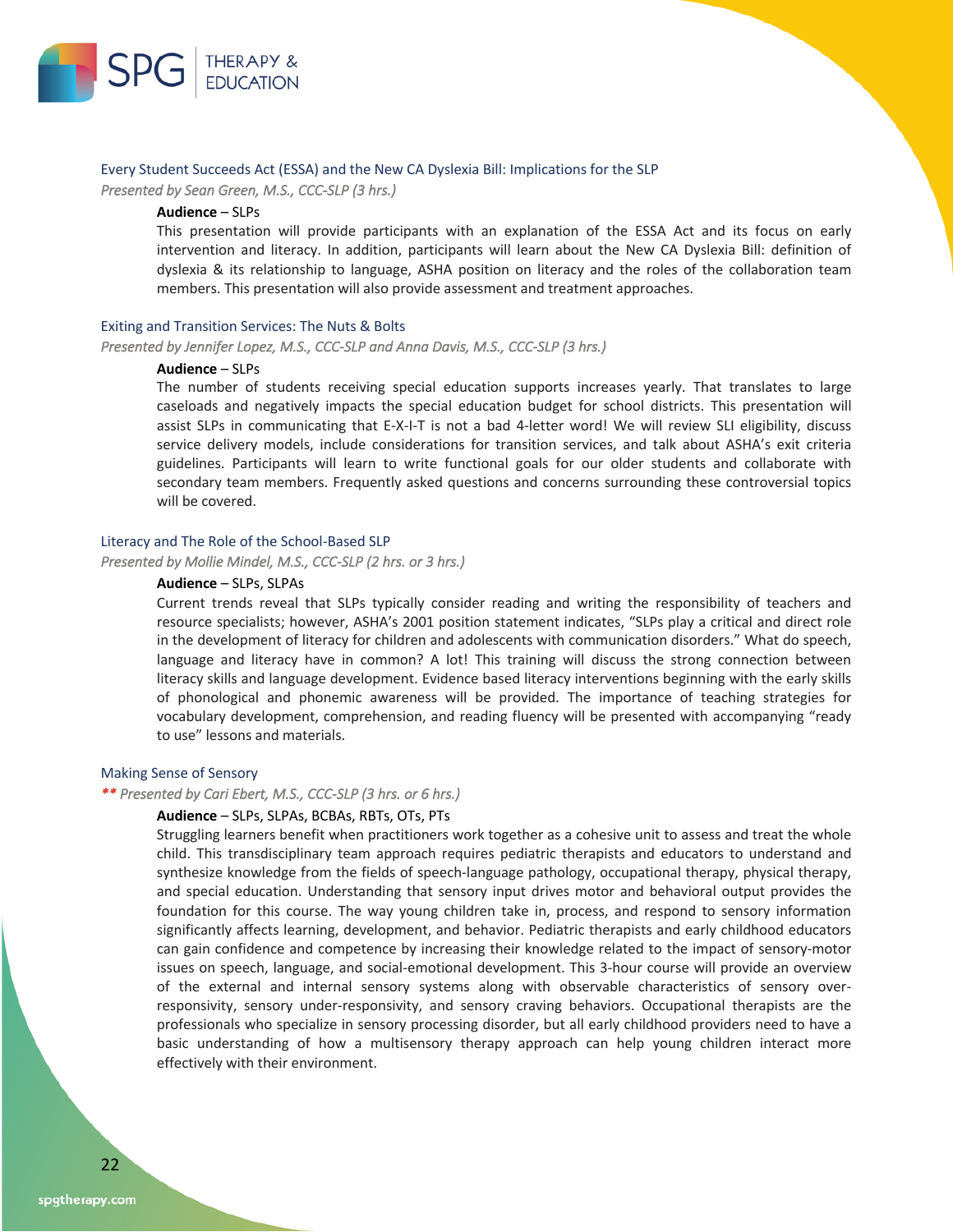

### Orofacial Myology Principles for School-Based SLPs – **NEW!**

*Presented by Shelley Freitas, M.S., CCC-SLP, QOM (90 mins.)* 

### **Audience** – SLPs

This presentation is targeted for clinicians who are treating clients of all ages with persistent speech sound disorders who are not demonstrating response to treatment. Information and functional assessment strategies using myofunctional principles and research will be provided to help clinicians rule out or identify oral structure barriers to progress and how to encourage families to seek appropriate referrals to tethered oral tissue (TOT) professionals, if needed.

### Replace Challenging Behaviors and Create Connected, Confident, and Compassionate Kids with Communication Commercials – **NEW!**

\*\* *Presented by Ellen Dodge, MEd, CCC-SLP (90 min.- 3 hrs.)* 

### **Audience** – SLPs, SLPAs, Teachers

Professionals who want tangible, effective, and easy to implement social-emotional (SEL) tools in the school settings will want to join this practical, "hands-on" training. The Kimochis Keys to Communication will be highlighted as these simple yet powerful tools provide students with positive communication tools to replace challenging behavior and promote resiliency. The connection between feelings and behavior and how temperament influences social habits will be outlined for academic and social implications. Professionals will leave with the formula to provide "doable doses" of SEL instruction by creating 5-minute "Communication Commercials" that will help kids practice ONE communication tool all day long. Together, teachers and specialists use the same language to create connected, confident, compassionate kids.

### Selective Mutism – **Coming 2023!**

*Presented by SPG Clinical Supervisor (3 hrs.)* 

#### **Audience** – SLPs, SLPAs, Psychologists

Is your student just shy or is there something more going on? As speech-language pathologists and school psychologists, we play a crucial role in the assessment and treatment of students with Selective Mutism (SM), a disorder facing 1 in every 100 elementary school children. To effectively do this, we must first understand the nature of SM; its potential causes, common characteristics, and associated disorders. This presentation will summarize the most recent research on SM as it relates to general understanding of the disorder, assessment, and treatment. You will learn what your role is in the assessment and treatment processes. Specific techniques and strategies will be discussed so that you can hit the ground running when you meet your next student with SM.

#### Suspected Childhood Apraxia of Speech (SCAS)

*\*\* Presented by Cari Ebert, M.S., CCC-SLP (6 hrs.)* 

### **Audience** – SLPs, SLPAs

Being able to effectively communicate is how young children interact, socialize and learn. There is cause for concern when a young child has strong cognitive and receptive language skills but is struggling learning how to talk. It is critical for therapists to be able to differentially diagnose suspected childhood apraxia of speech from late talkers. Therapy for a young child with SCAS should focus on motor planning skills directly and indirectly related to the development of speech. Parent involvement is a critical component of early intervention services, and each family needs to be provided with functional strategies that can be embedded into their daily routines to help their child become an effective verbal communicator. This one-day seminar is packed full of clinically relevant strategies and activities for use with young children with suspected childhood apraxia of speech. Therapists will gain hands-on knowledge of ways to modify existing therapy materials designed for older kids to make them fun and functional for toddlers and preschool age children. From assessment, to diagnosis, to therapy materials, to parent coaching, participants will discover effective ways to create the best therapy model for young children with SCAS.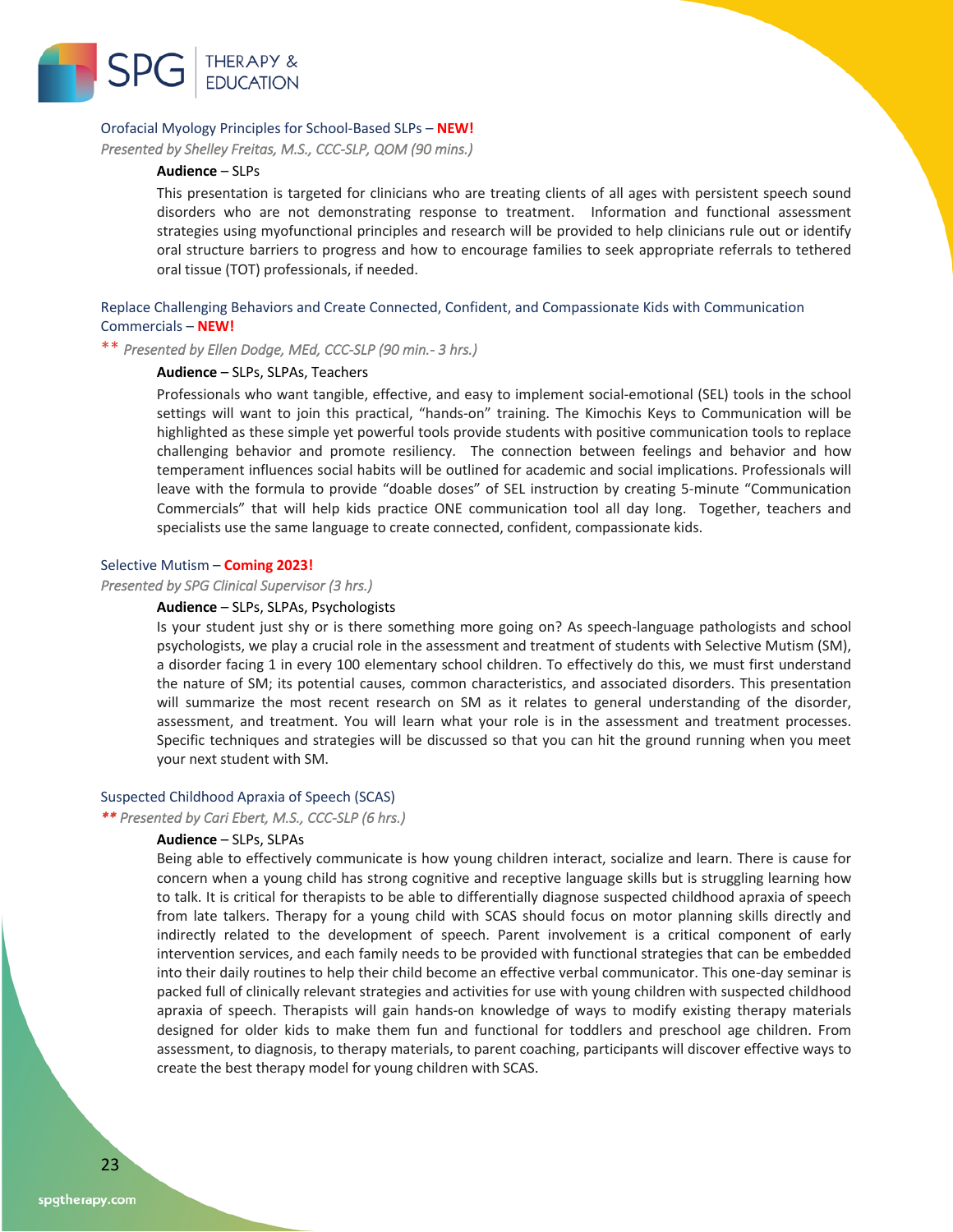

### Voice and Fluency

### Fluency for Ages 2-6: When to Start Therapy and What to Do!

*\*\* Presented by Susie Harder, M.A., CCC-SLP (Owner & Fluency Consultant of Central Valley Stuttering Center) (3 hrs.)* 

### **Audience** – SLPs, SLPAs

This 3-hour workshop will focus on children ages 2-6 who are showing signs of stuttering. As Speech-Language Pathologists, we have many decisions to make about when therapy is warranted and what to do to best serve children in this age range. The course will primarily outline a) how to decide when (and if) a child needs to begin speech therapy, b) specific strategies for therapy sessions, and c) how to structure parent involvement (even in the schools) for maximum effectiveness and carryover of fluency into everyday situations.

### I'm Not Quite an Expert & That's Okay: Increasing Empathy, Confidence and Effectiveness in Assessment and Treatment of School-age Stuttering

*\*\* Presented by Janna Gray, MA CCC-SLP and Molly Stepaniak, MA CCC-SLP (3 hrs.)* 

### **Audience** – SLPs, SLPAs

Studies show there is limited training and overall reduced confidence in the area of stuttering, across speechlanguage pathologists. This course will serve as an opportunity to increase awareness and understanding of the lived experience of a person who stutters, while simultaneously building the competence of the clinician who may serve them. This timely presentation will help draw a parallel between stuttering the conversation of diversity, equity, and inclusion.

### My Top 10 Stuttering Therapy Suggestions for Improved Effectiveness

*\*\* Presented by Susie Harder, M.A., CCC-SLP (Owner & Fluency Consultant of Central Valley Stuttering Center) (3 hrs.)* 

### **Audience** – SLPs, SLPAs

This workshop will focus on 10 essential ideas to increase effectiveness as a SLP who works with children who stutter (ages 7 and older). The presenter will discuss her top ten therapy ideas for working with stuttering and will show how these ideas provide the foundation for a comprehensive therapy process. This presentation will provide SLPs with straightforward, concrete suggestions for therapy to increase effectiveness and make more meaningful progress toward fluency goals. Through the use of visuals, discussion, student examples, and videos, this presentation is designed to be engaging and motivating.

### School-age Fluency Therapy: Materials & Therapy Procedures

### *\*\* Presented by Susie Harder, M.A., CCC-SLP (Owner and Fluency Consultant of Central Valley Stuttering Center) (3 hrs.)*

### **Audience** – SLPs, SLPAs

The goal of this 3-hour workshop is to provide SLPs with clinical insight and strategies for working effectively with students who stutter in any setting, specifically ages 7 and up. The speaker will explore current research and trends for school-age children who stutter and discuss recommendations for therapy goals and treatment activities. Given the demands of working within the schools, how can we best serve children on our caseload with fluency concerns? The speaker will focus on topics such as: 1) using assessment results to plan treatment and write goals, 2) essential components to school-age therapy including an overview of the therapy process, and 3) developing clinical problem-solving skills necessary to identify barriers impacting progress.

### Stuttering Therapy: Materials, Ideas and Generalization!

*\*\* Presented by Susie Harder, M.A., CCC-SLP (Owner and Fluency Consultant of Central Valley Stuttering Center) (3 hrs.)* 

### **Audience** – SLPs, SLPAs

Clinicians often express interest in learning new ideas for fluency therapy. This course is designed to explore options and materials for treatment sessions with children who stutter, ages 7 and up. The presenter will address: 1) The three phases of fluency therapy; 2) Using materials you already have to practice fluency